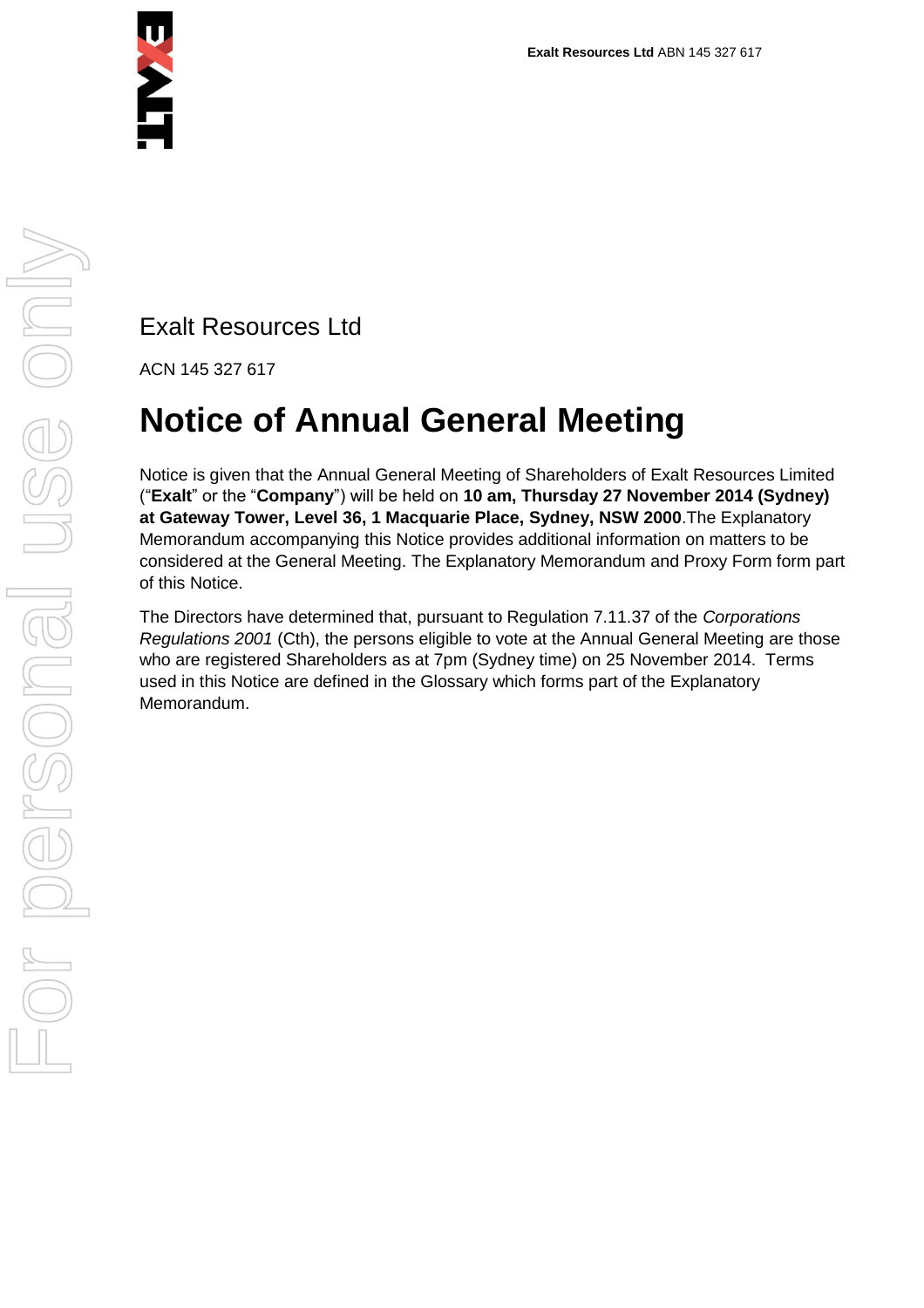# **Business**

#### -------------------------------------------------------------------------------------------------------------------------

# **Financial Statements**

To receive and consider the financial statements of the Company and its controlled entities for the year ended 30 June 2014 and the related Directors' Report, Directors' Declaration and Auditors' Report.

# **RESOLUTION 1: ADOPTION OF DIRECTORS' REMUNERATION REPORT**

To consider and, if thought fit, to pass the following resolution as an **advisory only resolution**:

*"That the Directors' Remuneration Report for the year ended 30 June 2014 be adopted".*

#### **Voting Exclusion Statement:**

A vote on Resolution 1 must not be cast (in any capacity) by or on behalf of a member of the key management personnel of the Company (including Directors) details of whose remuneration are included in the Director's Remuneration Report ("KMP"), or their closely related parties.

However, a person described above may cast a vote on Resolution 1 as a proxy if the vote is not cast on behalf of a KMP or closely related party of the KMP and either:

- (a) The person is appointed as a proxy by writing that specifies the way the proxy is to vote on Resolution 1; or
- (b) it is cast by the Chairman of the Annual General Meeting as proxy for a KMP or closely related party of the KMP, where the Proxy Form does not specify the way the Chairman is to vote and which expressly authorises the Chairman to vote even though the resolution is connected directly or indirectly with the remuneration of a KMP and even though the Chairman of the Annual General Meeting is a member of KMP.

Note: In accordance with section 250R(3) of the Corporations Act, the vote on Resolution 1 will be advisory only and will not bind the Directors or the Company.

The Chairman of the Annual General Meeting intends to vote all available proxies in favour of Resolution 1.

# **RESOLUTION 2: ELECTION OF DIRECTOR (Mr Peter Bennetto)**

To consider and, if thought fit, to pass the following resolution as an **ordinary resolution**:

"*That Mr Peter Bennetto, having been appointed in accordance with the Constitution as a director of the Company to fill a casual vacancy until the next annual general meeting, retires and, being eligible, offers himself for election, is hereby elected a director of the Company".* 

The Chairman of the Annual General Meeting intends to vote all available proxies in favour of Resolution 2.

### **RESOLUTION 3: RE-ELECTION OF DIRECTOR (Mr Peter Dykes)**

To consider and, if thought fit, to pass the following resolution as an **ordinary resolution**:

*"That Mr Peter Dykes who retires in accordance with clause 12.11 of the Constitution and, being eligible offers himself for re-election as a Director of the Company, is hereby re-elected as a Director of the Company".*

The Chairman of the Annual General Meeting intends to vote all available proxies in favour of Resolution 3.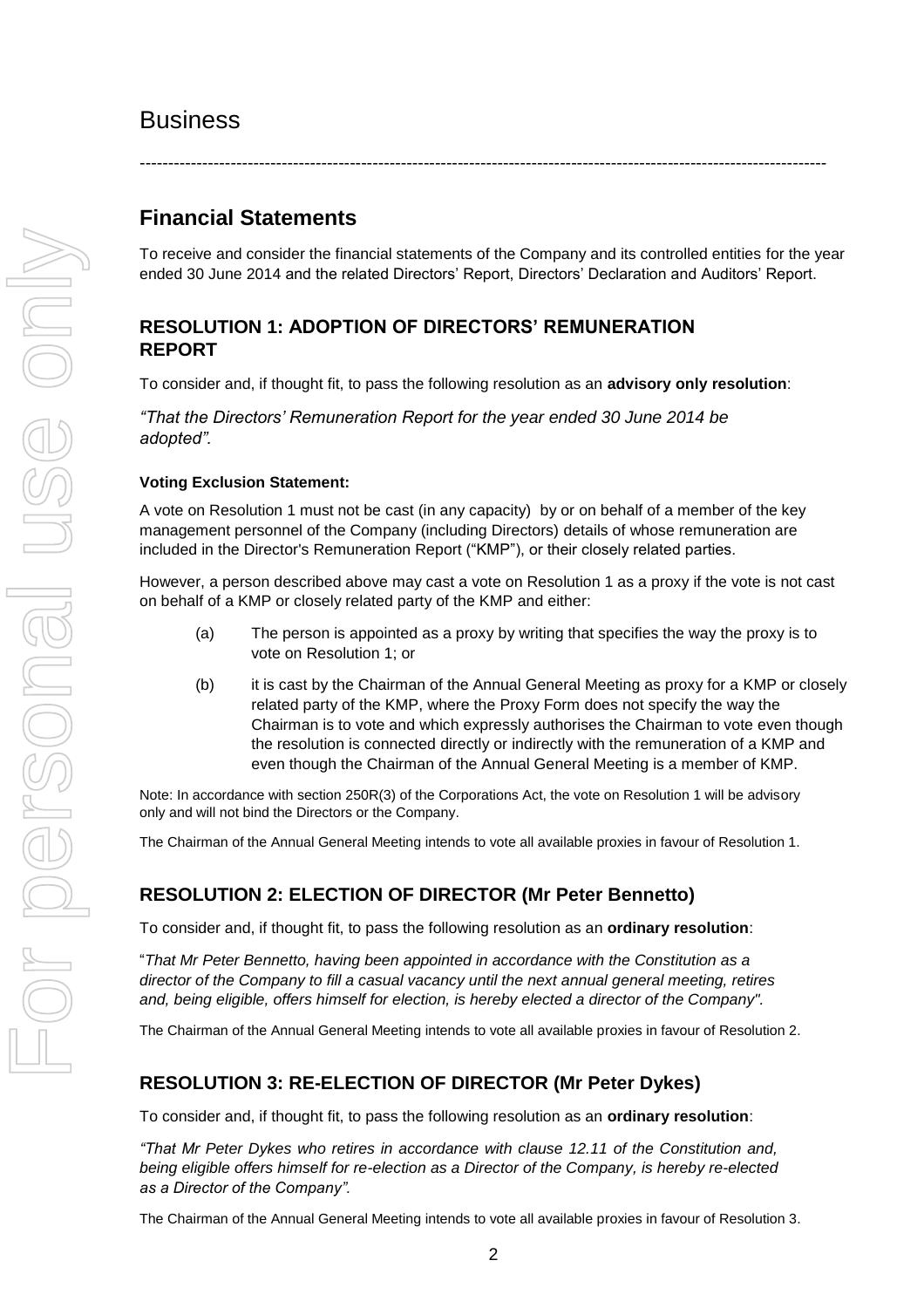# **RESOLUTION 4: RATIFICATION OF PRIOR SHARE ISSUE PLACEMENT FOR PURPOSE OF LISTING RULE 7.4: RE–SET OF 15% THRESHOLD**

To consider and, if thought fit, to pass the following resolution as an **ordinary resolution**:

*"That for the purposes of ASX Listing Rule 7.4 and for all other purposes, Shareholders ratify the allotment and issue of 4,500,000 Shares on the terms described in the Explanatory Memorandum accompanying this Notice."*

#### **Voting Exclusion Statement:**

The Company will disregard any votes cast on Resolution 4 by a person who participated in the issue and any of their associates.

However, the Company will not disregard a vote if:

- (a) it is cast by the person as proxy for a person who is entitled to vote, in accordance with directions on the Proxy Form; or
- (b) it is cast by the Chairman as proxy for a person who is entitled to vote, in accordance with a direction on the Proxy Form to vote as the proxy decides.

The Chairman of the Annual General Meeting intends to vote all available proxies in favour of Resolution 4.

# **RESOLUTION 5: ISSUES OF SECURITIES UNDER INCENTIVE OPTION SCHEME**

To consider and, if thought fit, to pass the following resolution as an **ordinary resolution**:

*"That, for the purposes of ASX Listing Rule 7.2, Exception 9(b) and for all other purposes, the issue of shares, options and other equity securities under the Company's Incentive Option Scheme (the terms of which are summarised in the Explanatory Memorandum accompanying the Notice of Annual General Meeting) be hereby approved."*

#### **Voting Exclusion Statement:**

The Company will disregard any votes cast on Resolution 5 by directors of the Company or their associates. However, the Company will not disregard a vote if:

(a) it is cast by a person as proxy for a person who is entitled to vote, in accordance with directions on the Proxy Form; or

(b) it is cast by the person chairing the meeting as proxy for a person who is entitled to vote, in accordance with a direction on the Proxy Form to vote as the proxy decides.

The Chairman of the Annual General Meeting intends to vote all available proxies in favour of Resolution 5.

# **RESOLUTION 6: ISSUE OF SHARES TO MR SHANE HARTWIG IN LIEU OF DIRECTOR FEES**

To consider and, if thought fit, to pass the following resolution as an **ordinary resolution**:

*"That for the purposes of Section 208 of the Corporations Act and ASX Listing Rule 10.11 approval be given for the Company to allot a total of 1,606,596 ordinary shares to Mr Shane Hartwig (or his Nominee) as payment for Director Fees incurred for the period 1 January 2013 to 30 June 2014."*

#### **Voting Exclusion:**

A vote on Resolution 6 must not be cast (in any capacity) by or on behalf of:

(a) a related party of the Company to whom Resolution 6 would permit a financial benefit to be given (or their nominee); or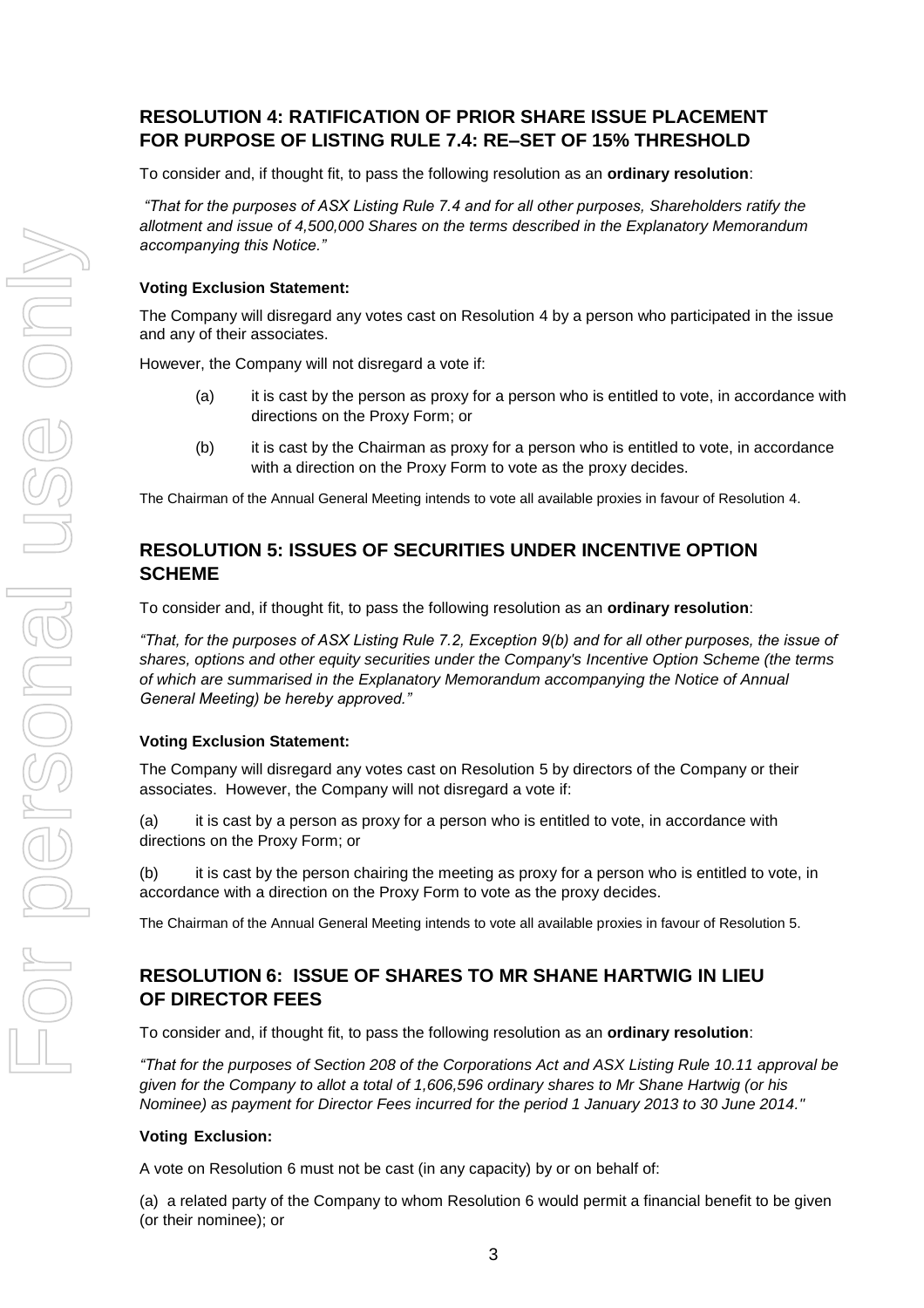(b) an associate of such a related party.

However, the above does not prevent the casting of a vote if:

(a) it is cast by a person as a proxy appointed by writing that specifies how the proxy is to vote on the proposed resolution; and

(b) it is not cast on behalf of a related party or associate of a kind referred to above.

The Chairman of the Annual General Meeting intends to vote all proxies he is permitted to vote in favour of Resolution 6.

# **RESOLUTION 7: ISSUE OF SHARES TO MR PETER BENNETTO IN LIEU OF DIRECTOR FEES**

To consider and, if thought fit, to pass the following resolution as an **ordinary** resolution:

"That for the purposes of Section 208 of the Corporations Act and ASX Listing Rule 10.11 approval be given for the Company to allot a total of 982,754 ordinary shares to Mr Peter Bennetto (or his Nominee) as payment for Director Fees incurred for the period 1 January 2013 to 30 June 2014."

#### **Voting Exclusion:**

A vote on Resolution 7 must not be cast (in any capacity) by or on behalf of:

(a) a related party of the Company to whom Resolution 7 would permit a financial benefit to be given (or their nominee); or

(b) an associate of such a related party.

However, the above does not prevent the casting of a vote if:

(a) it is cast by a person as a proxy appointed by writing that specifies how the proxy is to vote on the proposed resolution; and

(b) it is not cast on behalf of a related party or associate of a kind referred to above.

The Chairman of the Annual General Meeting intends to vote all proxies he is permitted to vote in favour of Resolution 7.

# **RESOLUTION 8: ISSUE OF SHARES TO MR PETER DYKES IN LIEU OF DIRECTOR FEES**

To consider and, if thought fit, to pass the following resolution as an **ordinary** resolution:

"That for the purposes of Section 208 of the Corporations Act and ASX Listing Rule 10.11 approval be given for the Company to allot a total of 1,589,097 ordinary shares to Mr Peter Dykes (or his Nominee) as payment for Director Fees incurred for the period 1 January 2013 to 30 June 2014."

#### **Voting Exclusion:**

A vote on Resolution 8 must not be cast (in any capacity) by or on behalf of:

(a) a related party of the Company to whom Resolution 8 would permit a financial benefit to be given (or their nominee); or

(b) an associate of such a related party.

However, the above does not prevent the casting of a vote if:

(a) it is cast by a person as a proxy appointed by writing that specifies how the proxy is to vote on the proposed resolution; and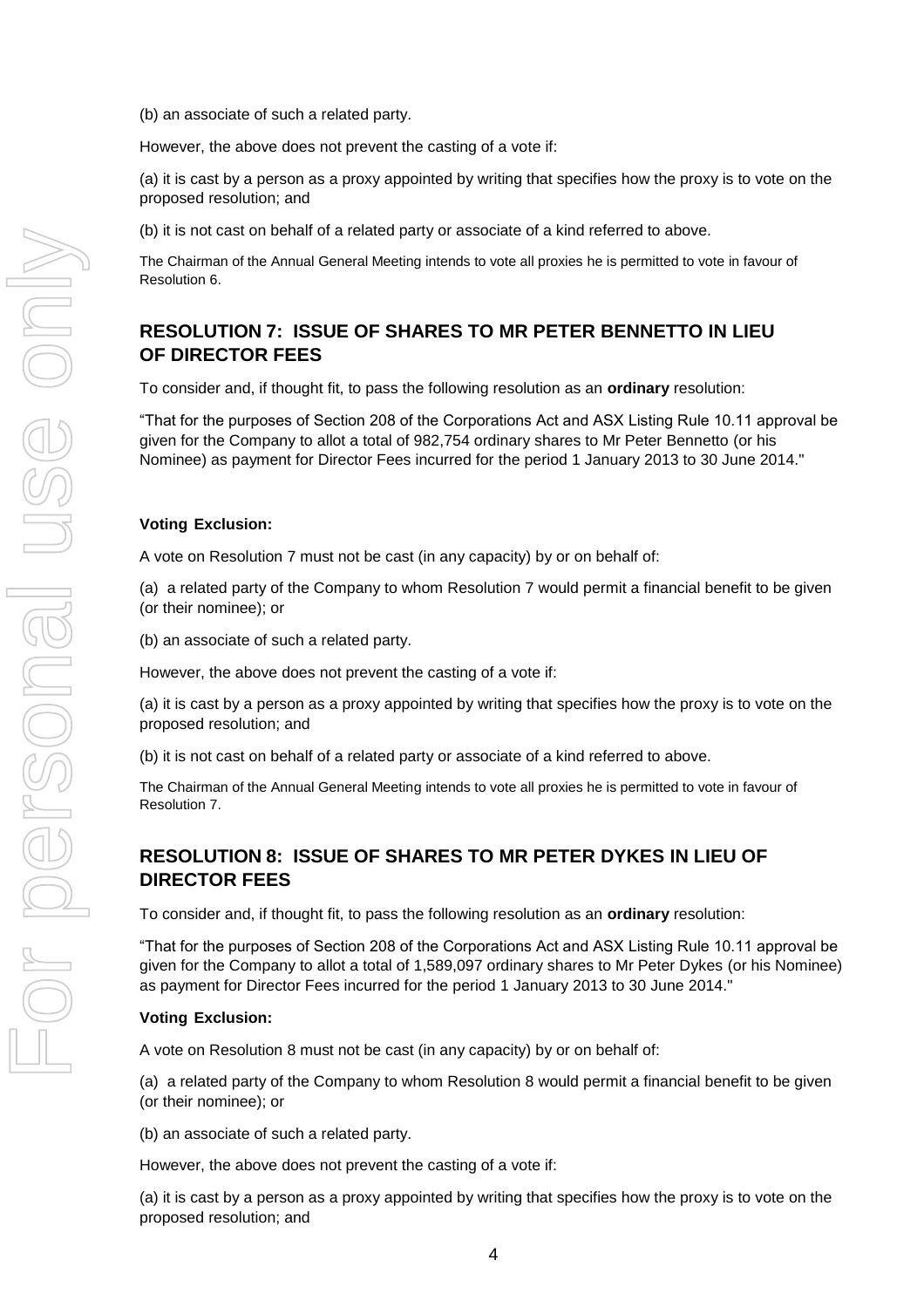(b) it is not cast on behalf of a related party or associate of a kind referred to above.

The Chairman of the Annual General Meeting intends to vote all proxies he is permitted to vote in favour of Resolution 8.

### **RESOLUTION 9: APPROVAL OF 10% PLACEMENT FACILITY**

To consider and, if thought fit, to pass the following resolution as a **special resolution**:

*"That, for the purposes of Listing Rule 7.1A and for all other purposes, Shareholders approve the issue of Equity Securities up to 10% of the issued capital of the Company (calculated in accordance with the formula prescribed in Listing Rule 7.1A.2) on the terms and conditions in the Explanatory Memorandum".*

#### **Voting Exclusion Statement:**

The Company will disregard any votes cast on this resolution by a person who may participate in the issue of Equity Securities under this resolution, a person who might obtain a benefit, except a benefit solely in the capacity of a holder of Shares, if Resolution 9 is passed, and any associates of the aforementioned persons.

However, the Company will not disregard a vote if:

- (a) it is cast by the person as proxy for a person who is entitled to vote, in accordance with directions on the Proxy Form; or
- (b) it is cast by the Chairman as proxy for a person who is entitled to vote, in accordance with a direction on the Proxy Form to vote as the proxy decides.

As at the date of this Notice of Annual General Meeting, the Company has no specific plans to issue securities under the placement facility under ASX Listing Rule 7.1A and therefore it is not known who (if any) may participate in a potential issue of securities under the placement facility (if any) under ASX Listing Rule 7.1A. Accordingly, as at the date of this Notice of Annual General Meeting, the Company is not aware of any person who would be excluded from voting on this resolution.

The Chairman of the Annual General Meeting intends to vote all available proxies in favour of Resolution 9.

Dated: 28 October 2014

By order of the Board

**Shane Hartwig** Company Secretary and Director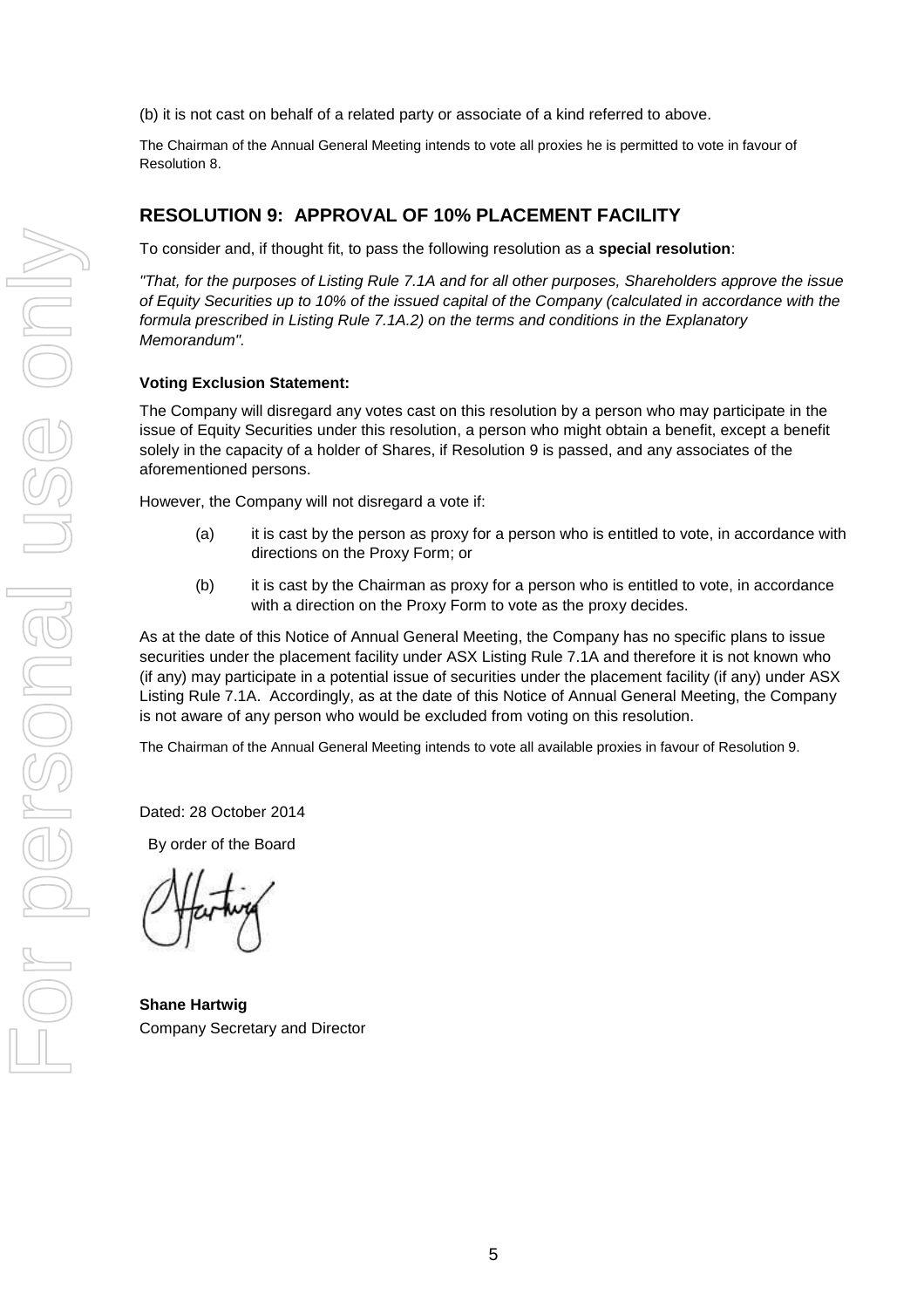# **Notes**

#### **Explanatory Memorandum**

The Notice should be read in conjunction with the accompanying Explanatory Memorandum.

#### **Eligibility to vote**

In accordance with the Corporations Act and the Constitution, a person's entitlement to vote at the Annual General Meeting will be determined by reference to the number of Shares registered in the name of that person (reflected in the register of members) as at 7pm (Sydney time) on 25 November 2014.

#### **How to vote**

Each Shareholder is entitled to attend and vote at the General Meeting in person or by proxy.

#### **Proxy votes**

Each Shareholder is entitled to appoint not more than two proxies to attend and vote in their place.

Where more than one proxy is appointed, the appointment may specify the proportion or number of votes that the proxy may exercise, otherwise each proxy may exercise half of the votes.

A proxy need not be a Shareholder.

A Proxy Form must be signed (in the form attached to this Notice) by the Shareholder or the Shareholder's attorney.

Proxy Forms must reach the Company at least forty eight (48) hours before the Annual General Meeting.

The address for lodgement of Proxy Forms is:

| <b>Delivery Address</b>             | <b>Postal Address</b>               | <b>Fax Number</b> |
|-------------------------------------|-------------------------------------|-------------------|
| Exalt Resources Ltd                 | Exalt Resources Ltd                 | + 61 3 9473 2555  |
| c/- Computershare Investor Services | c/- Computershare Investor Services |                   |
| Pty Limited                         | <b>Pty Limited</b>                  |                   |
| Yarra Falls                         | GPO Box 242                         |                   |
| 452 Johnston Street                 | Melbourne VIC 3001                  |                   |
| Abbotsford Vic 3067                 |                                     |                   |

#### **Key Management Personnel as proxy**

If a Shareholder appoints a member of the key management personnel (KMP) (which includes each of the Directors) or a closely related party of any KMP as proxy, such KMP or closely related party is not able to vote a proxy on Resolution 1 unless the shareholder directs them how to vote by marking the box on the Proxy Form (Step 2) for Resolution 1.

If a shareholder appoints the Chairman of the Annual General Meeting as proxy, the shareholder can direct the Chairman how to vote by either marking the boxes on the Proxy Form for Resolution 1 or by marking the Chairman voting direction box on the Proxy Form (Step 1) in which case this will be considered to be an express direction to the Chairman of the Annual General Meeting to vote in favour of Resolution 1 even though Resolution 1 are connected directly or indirectly with the remuneration of a member of a KMP and/or even if the Chairman of the Annual General Meeting has an interest in the outcome of Resolution 1. If the voting direction boxes are not completed in either Step 1 or Step 2, then the Chairman will not cast any votes on your behalf on Resolution 1.

#### **Undirected Proxies**

Subject to the above, the Chairman of the General Meeting intends to vote all undirected proxies in favour of the Resolutions. However, the Company encourages all Shareholders who submit Proxy Forms to direct their proxy how to vote on each Resolution by marking the boxes on the Proxy Form (Step 2) for each item of business.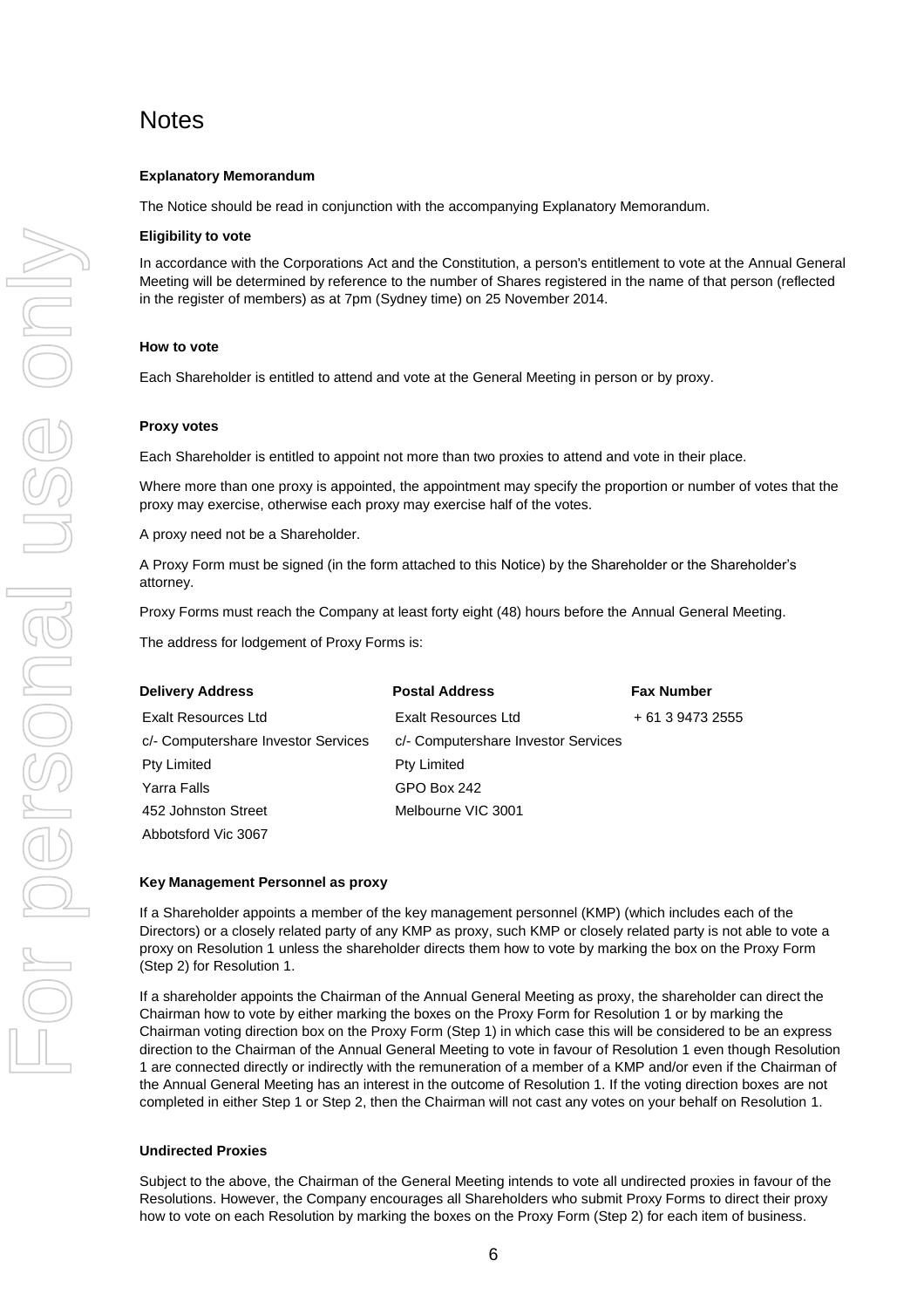#### **Directed Proxies**

Under recent amendments to the Corporations Act, there are new rules relating to how a proxy must vote directed proxies. If a Proxy Form specifies the way a proxy is to vote on a Resolution, then:

- (a) a proxy need not vote on a show of hands, but if the proxy does vote, the proxy must vote as directed;
- (b) if a proxy is appointed by two or more Shareholders who specify different ways to vote on a resolution, the proxy must not vote on a show of hands;
- (c) if the proxy is the Chairman, the proxy must vote as directed on a poll;
- (d) if the proxy is not the Chairman, the proxy need not vote on a poll, but if the proxy does vote, the proxy must vote as directed; and
- (e) if the proxy is not the Chairman and does not attend the General Meeting or does not vote on a Resolution, but the Proxy Form specifies how to vote and a poll is demanded, then the Chairman is taken to have been appointed as the proxy and must vote as directed.

#### **Power of Attorney**

A Shareholder's attorney may sign the Shareholder's Proxy Form on behalf of the Shareholder. By signing the Proxy Form, the Shareholder's attorney confirms that the authority under which he or she executed the Proxy Form has not been revoked.

If the Shareholder's attorney signs the Proxy Form, then the attorney must, when it sends the Proxy Form to the Company, also send the authority (or a certified copy of the authority) under which the Proxy Form was signed. Each of the Proxy Form and authority must be received at least forty eight (48) hours before the General Meeting.

#### **Bodies Corporate**

A body corporate may appoint an individual as its representative to exercise any of the powers the body may exercise at the General Meeting. The appointment may be a standing one. Unless the appointment states otherwise, the representative may exercise on behalf of the appointing body all of the powers that the appointing body could exercise at the General Meeting or in voting on a Resolution.

#### **Enquiries**

Shareholders are invited to contact the Company Secretary, Shane Hartwig on (02) 8651 7804 if they have any queries in respect of the matters set out in these documents.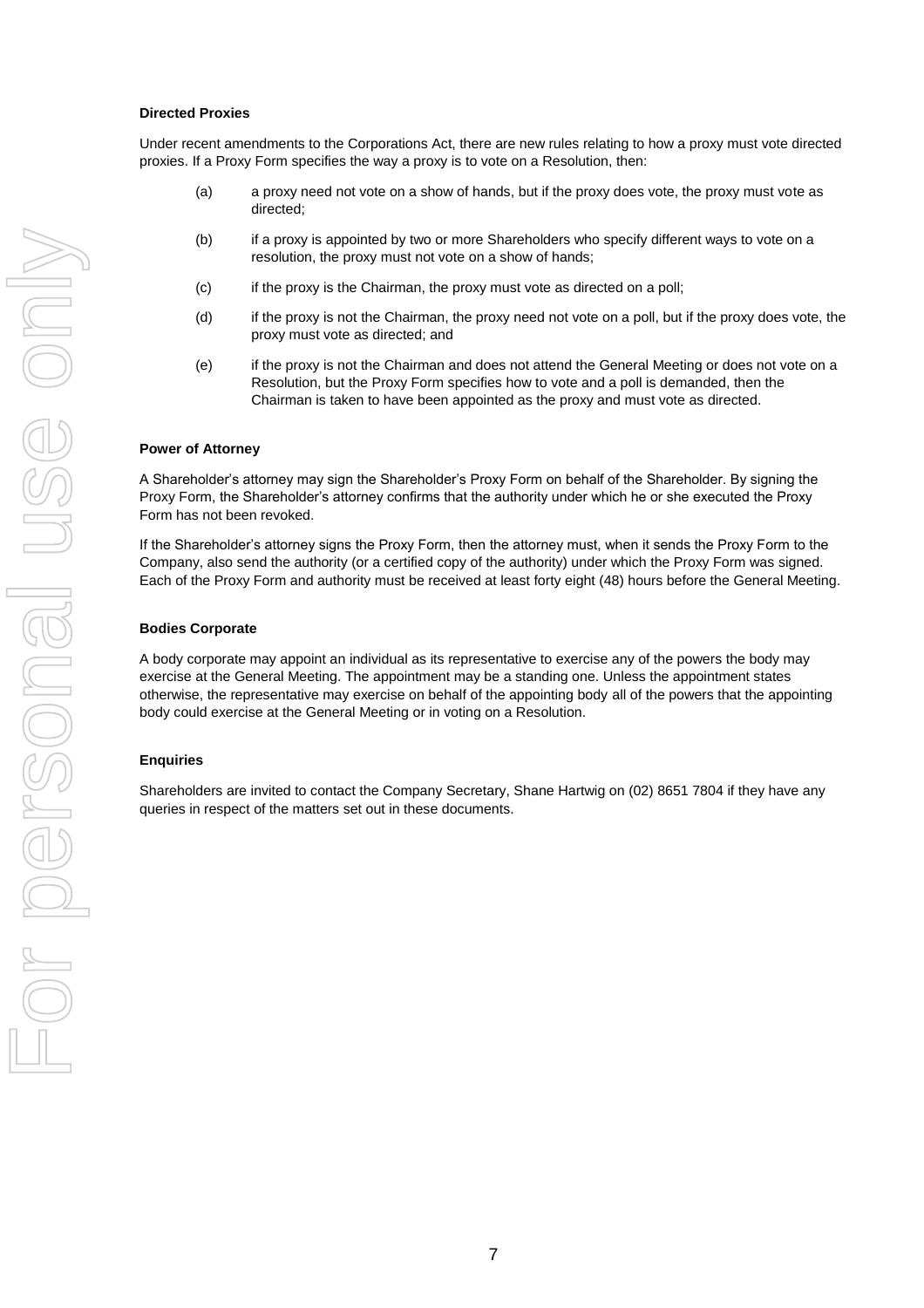# Explanatory Memorandum

# **Exalt Resources Limited**

# **1. Introduction**

This Explanatory Memorandum has been prepared to assist Shareholders in considering the Resolutions set out in the Notice. This Explanatory Memorandum forms part of, and should be read in conjunction with, the Notice.

Terms used in this Explanatory Memorandum are defined in the Glossary.

# **2. General**

#### **FINANCIAL STATEMENTS**

The Corporations Act requires that the Financial Report (including the Directors' Report, Financial Statements and the Audit Report) be laid before the Annual General Meeting. Although not requiring a vote of Shareholders, an opportunity will be provided for Shareholders to ask questions on the reports, including of the Company's auditor, who will be available to answer Shareholders' questions relating to the Audit Report.

#### **RESOLUTION 1: ADOPTION OF DIRECTORS' REMUNERATION REPORT**

The Board is committed to creating value for Shareholders by applying the Company's funds productively and responsibly. A portion of the funds available to the Company is applied to remunerate your Non-Executive Directors.

Your Board is aware of the sensitivities of Shareholders to remuneration practices generally, and submits its remuneration report to Shareholders for consideration and adoption under a non-binding resolution.

The Remuneration Report appears within the Directors' Report in the Company's Annual Report and describes the remuneration practices of the Company and the rationale underpinning those practices.

Pursuant to the Corporations Act, if at least 25% of the votes cast on Resolution1 are voted against adoption of the Remuneration Report at the Annual General Meeting, and then again at the Company's 2015 annual general meeting, the Company will be required to put to Shareholders a resolution proposing the calling of an extraordinary general meeting to consider the appointment of directors of the Company (**Spill Resolution**).

At the Company's previous annual general meeting, the votes cast against the remuneration report considered at that annual general meeting were less than 25%. Accordingly, the Spill Resolution is not relevant for this Annual General Meeting.

The Chairman intends to exercise all undirected proxies in favour of Resolution 1. If the Chairman is appointed as your proxy and you have not specified the way the Chairman is to vote on Resolution 1, by signing and returning the Proxy Form, you are considered to have provided the Chairman with express authorisation to vote the proxy in accordance with the Chairman's intention.

#### **Directors' Recommendation**

The Directors unanimously recommend that Shareholders vote in favour of the resolution.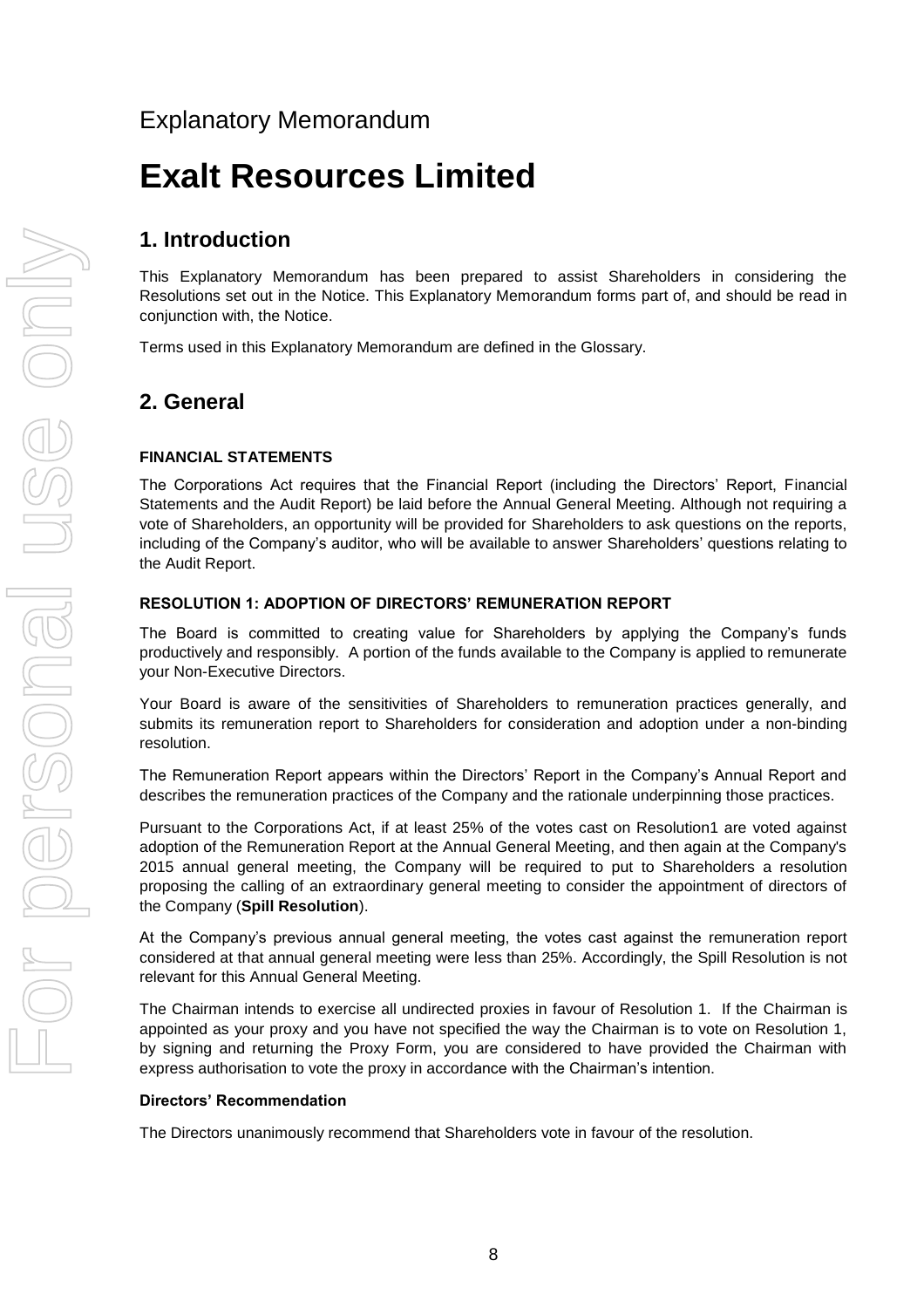### **RESOLUTION 2: ELECTION OF DIRECTOR (Mr Peter Bennetto)**

Peter Bennetto is an experienced company director, with skills in banking, corporate finance and governance and has held a number of company director positions in exploration, mining and manufacturing companies listed on the ASX since 1990. Mr Bennetto, GAICD, SA Fin serves as the Non-Executive Chairman of Ironbark Zinc Ltd. He has been Non-Executive Chairman at Exalt Resources Limited since November 28, 2013.

#### **Directors' Recommendation**

The Board (other than Mr Bennetto) recommends the election of Mr Peter Bennetto.

The Chairman intends to exercise all undirected proxies in favour of Resolution 2.

#### **RESOLUTION 3: RE-ELECTION OF DIRECTOR (Mr Peter Dykes)**

Under the Constitution, (clause 12.3), one third of Directors (not including the Managing Director or persons appointed to fill a casual vacancy) must retire from office annually and, if eligible, may offer themselves for re-election.

Mr Dykes has more than 20 years of experience in the technology industry, beginning his career as a founding member of KPMG's technology advisory practice in both Sydney and Melbourne. He subsequently co-founded a boutique technology advisory business and advised some of Australia's largest corporate clients including BHP, Boral, Telstra and General Motors Holden.

Mr Dykes was an Executive Director, CFO and Company Secretary of Nexbis Ltd and played a key role during its rise from a market capitalisation of \$4 million dollars until its successful sale for \$80 million.

He is currently a Non-Executive Director of Chapmans Limited and RKS Consolidated Limited.

Mr Dykes holds a Bachelor of Business (Accountancy) degree from RMIT University and is a Fellow of the Taxation Institute of Australia

#### **Directors' Recommendation**

The Board (other than Mr Dykes) recommends the re-election of Mr Peter Dykes.

The Chairman intends to exercise all undirected proxies in favour of Resolution 3.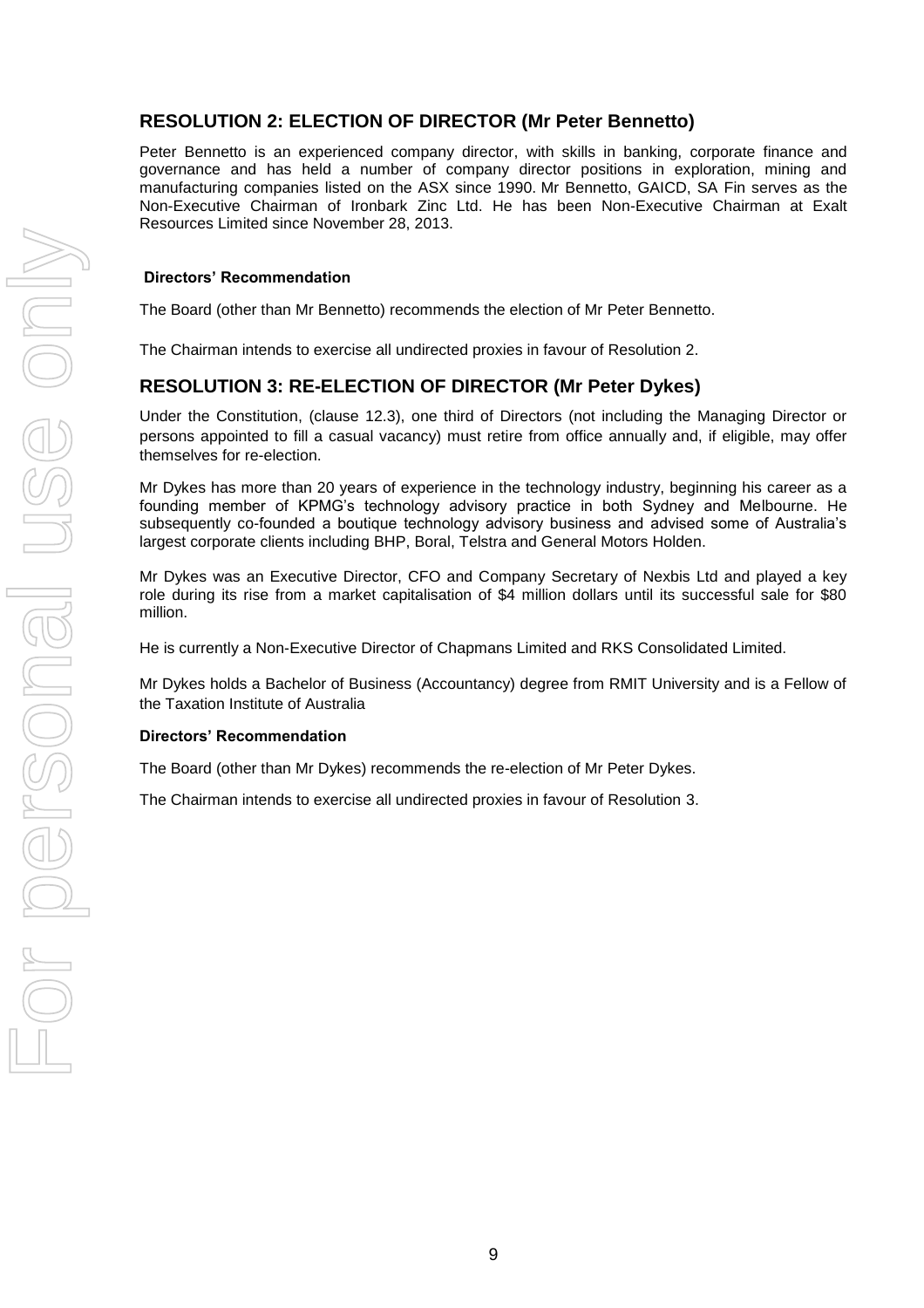# **RESOLUTION 4: RATIFICATION OF PRIOR SHARE ISSUE PLACEMENT FOR PURPOSE OF LISTING RULE 7.4: RE–SET OF 15% THRESHOLD**

Under Listing Rule 7.1, a listed company may not issue shares if the shares issued, when aggregated with other shares issued over the previous 12 months and not subject to an exception to Listing Rule 7.1, exceed 15% of the issued capital of the Company.

Under Listing Rule 7.4, it is possible for Shareholders to approve an issue of securities which has already taken place, for the purposes of excluding that number of securities from the calculation of the 15% threshold under Listing Rule 7.1.

The Company issued 7,866,664 Shares during the 12 month period preceding the Annual General Meeting of which 4,500,000 Shares were counted towards the 15% limit and 3,366,664 Shares were issued under a share purchase plan and therefore exempt from counting towards the 15% limit under Exception 15 in Listing Rule 7.2 and the purpose of this Resolution 4 is to seek Shareholder approval for the ratification of the issues of 4,500,000 Shares and seek to exempt them from being counted towards the 15% limit if future issues are made. In compliance with ASX Listing Rule 7.5, the following information is provided in relation to the Share ratification:

| Number issued:                                                                              | 4,500,000                                                                                                                               |
|---------------------------------------------------------------------------------------------|-----------------------------------------------------------------------------------------------------------------------------------------|
| Price:                                                                                      | \$.03 per share                                                                                                                         |
| Terms of the security:                                                                      | Fully paid ordinary Shares in the capital of the<br>Company issued on the same terms and<br>conditions as the Company's existing Shares |
| Names of persons who received securities or<br>basis on which those persons was determined: | AS & JR LIBBIS PTY LIMITED;<br>ALASTAIR R BROWN PTY LTD;<br>OREM INVESTMENTS PTY LTD; AND<br>EKE HOLDINGS PTY LTD                       |
| Use of funds                                                                                | The funds will be used for general working<br>capital purposes.                                                                         |

#### **Directors' recommendation:**

The Board recommends that Shareholders vote in favour of Resolution 4. The Chairman intends to exercise all undirected proxies in favour of Resolution 4.

#### **Voting Exclusion Statement**

A voting exclusion statement is included on page 4 of this Notice.

# **RESOLUTION 5: ISSUE OF SECURITIES UNDER INCENTIVE OPTION SCHEME**

#### **Approval sought**

The Company's Incentive Option Scheme (The "Scheme") has operated since 2010. It is designed to assist with the attraction, motivation and retention of relevant employees of the Company, align the interests of those employees and shareholders by matching rewards with the long term performance of the Company and, accordingly, drive the Company' improved performance.

The Scheme was previously approved by shareholders at the 2010 Annual General Meeting for the purpose of an exception to Listing Rule 7.1, which restricts (in certain circumstances) the issue of new securities in any 12 month period to 15% of issued shares without shareholder approval.

The applicable exception sought in this resolution is contained in Listing Rule 7.2, (Exception 9). The effect of shareholder approval under this exception is that any issues of securities under the Scheme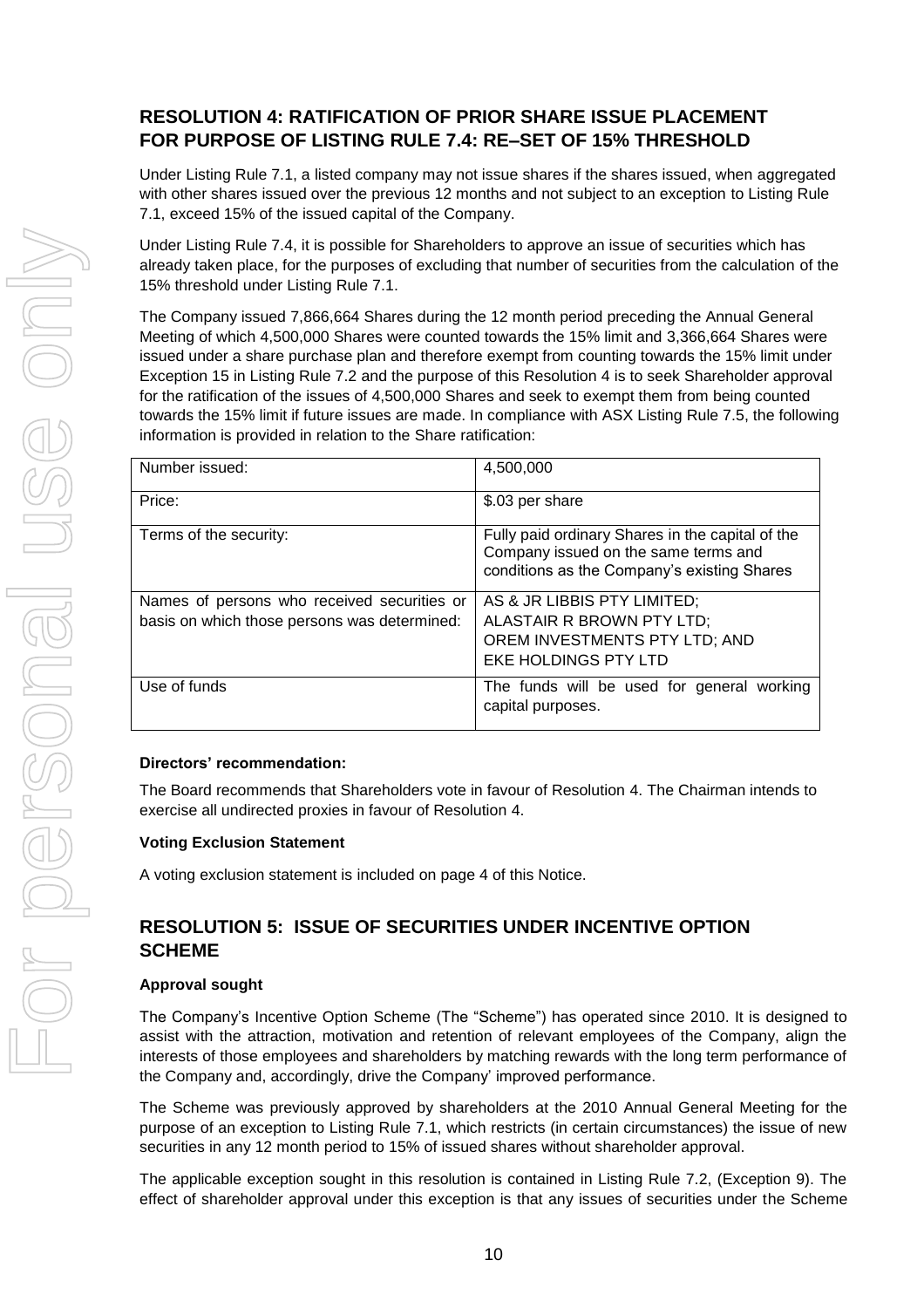are treated as having been made with the approval of shareholders for the purposes of Listing Rule 7.1. Approval under this Listing Rule 7.2, (Exception 9) lasts for three years.

Resolution 5 seeks to refresh shareholder approval for a further three years so that securities issued pursuant to the Scheme are not included within the limit of 15% of issued shares under Listing Rule 7.1 that can be issued without shareholder approval.

The Company established the Scheme for a number of purposes and continues believe that the Scheme is integral to the Company's financial performance for a number of reasons, including:

- retaining and incentivising its key personnel;
- attract and retain valued employees essential for the continued growth and development of the Company;
- establish a sense of ownership in the Company for the employees;
- promote and foster loyalty and support amongst the employees for the benefit of both the employees and the Company;
- enhance the relationship between the Company and its employees for the long term mutual benefit of the parties; and
- enable the Company to attract high calibre individuals, who can bring expertise to the Company.

In accordance with ASX Listing Rule 7.2 (Exception 9):

#### **Summary of the key terms of the Incentive Option Scheme**

*(a) Eligibility*

All officers, executives, employees or consultants of the Company that have satisfied the criteria of the Board from time to time, are eligible, at the invitation and discretion of the Company, to be issued Options under the **Scheme** ("**Eligible Participant**"). An Eligible Participant may be entitled to nominate that Options be held by another person that is an associate of the Eligible Participant;

*(b) Offer of Options*

An offer of Options under the Scheme may be made by the Company to an Eligible Participant at any time and in any form, and may provide conditions relating to the options, such as exercise price and option period;

#### *(c) No Consideration*

Options issued under the Scheme will be issued for no consideration.

*(d) When Options May be exercised*

A Eligible Participant must comply with rules 7.1 through to 7.8 of the Scheme prior to exercising their options.

The Directors may determine the early exercise of options to permit the holder to participate in certain change of control transactions.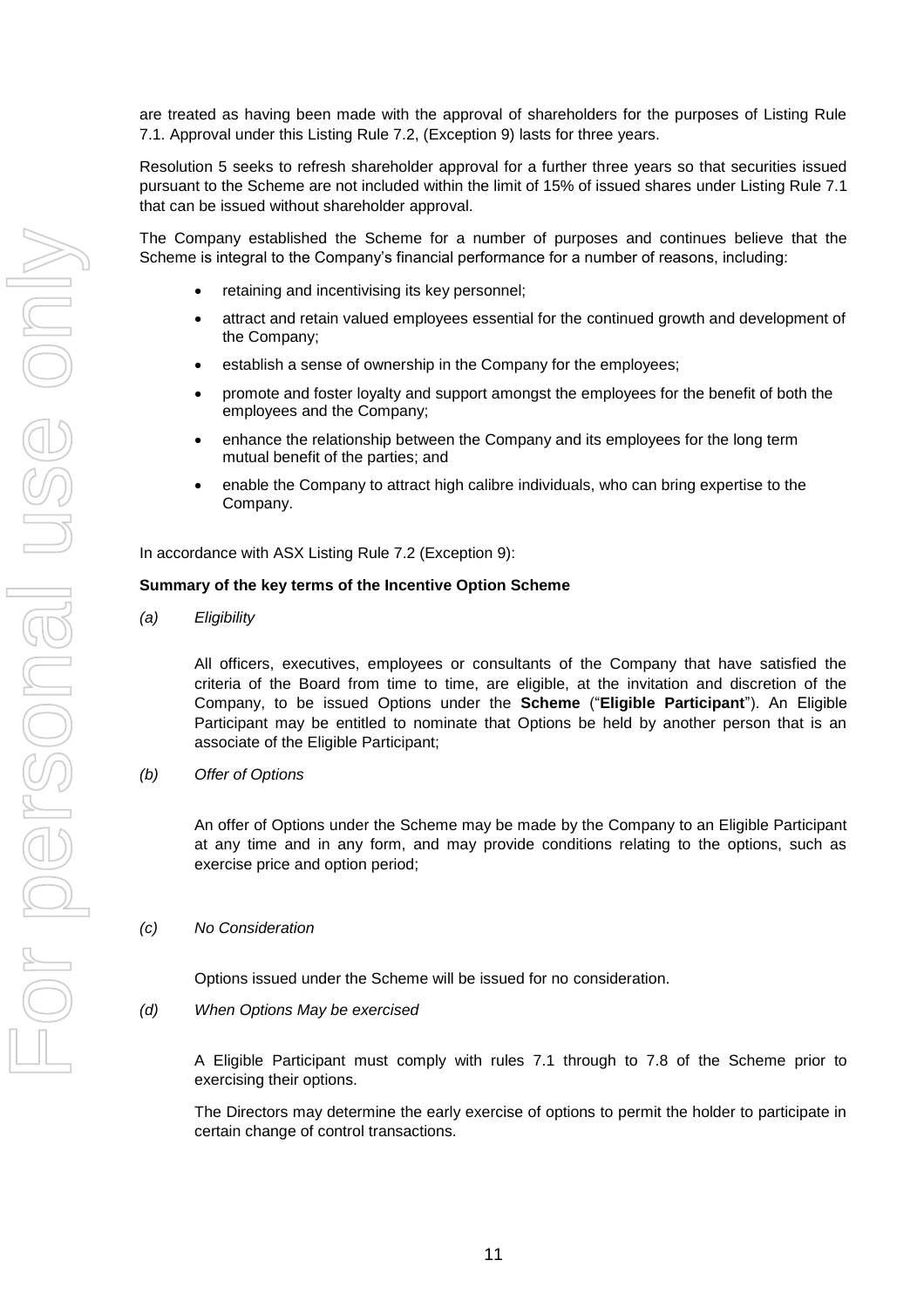#### *(e) Board's discretion and powers*

The Board will administer the Scheme in accordance with the terms of the governing Deed (**"Terms"**) (and any other terms prescribed by the Board for the operation of the Scheme which are consistent with the Terms). The Board has absolute and unfettered discretion to:

- (i) act or refrain from acting pursuant to the rules of the Scheme;
- (ii) to exercise any power or discretion under the Scheme including;
	- a. to determine which employees, Directors, executives or contractors are invited to apply for Options;
	- b. from time to time suspend operation of, or cancel, the Incentive Option Scheme;
- (iii) to delegate its discretions and powers under the Scheme;
- (iv) amend, add or waive any provision of the Scheme.

#### *(f) Exercise Price*

The exercise price is to be determined by the Board, in its absolute discretion. The exercise price of Options on issue may be reduced in accordance with Listing Rule 6.22.2 in the event of a pro-rata issue (except a bonus issue). In the event of a pro-rata bonus issue of shares, the number of shares issued on exercise of Options will include the number of bonus shares that would have been issued if the Option had been exercised prior to the record date for the bonus issue.

- *(g) Nature of Option* Each Option entitles the holder to subscribe for one Share on exercise of the Option.
- *(h) Ranking* Shares issued on exercise of the Options will rank equally with all existing Shares on issue.
- *(i) New issues* Options do not confer on participants any rights or entitlements to participate in new issues of capital.
- *(j) Reorganisation of capital* In the event of reorganization of the issued capital of the Company, the rights of the option holders will be changed to the extent necessary to comply with the Listing Rules.
- *(k) Quotation* Options issued pursuant to the Scheme will be not issued for quotation on ASX.

#### **Past Issues under the Scheme**

The Company has not to date issued any Options/securities under the Scheme since the date of last approval of the Scheme.

#### **Directors' recommendation:**

The Board recommends that Shareholders vote in favour of Resolution 5. The Chairman intends to exercise all undirected proxies in favour of Resolution 5.

#### **Voting Exclusion Statement**

A voting exclusion statement is included on page 3 of this Notice.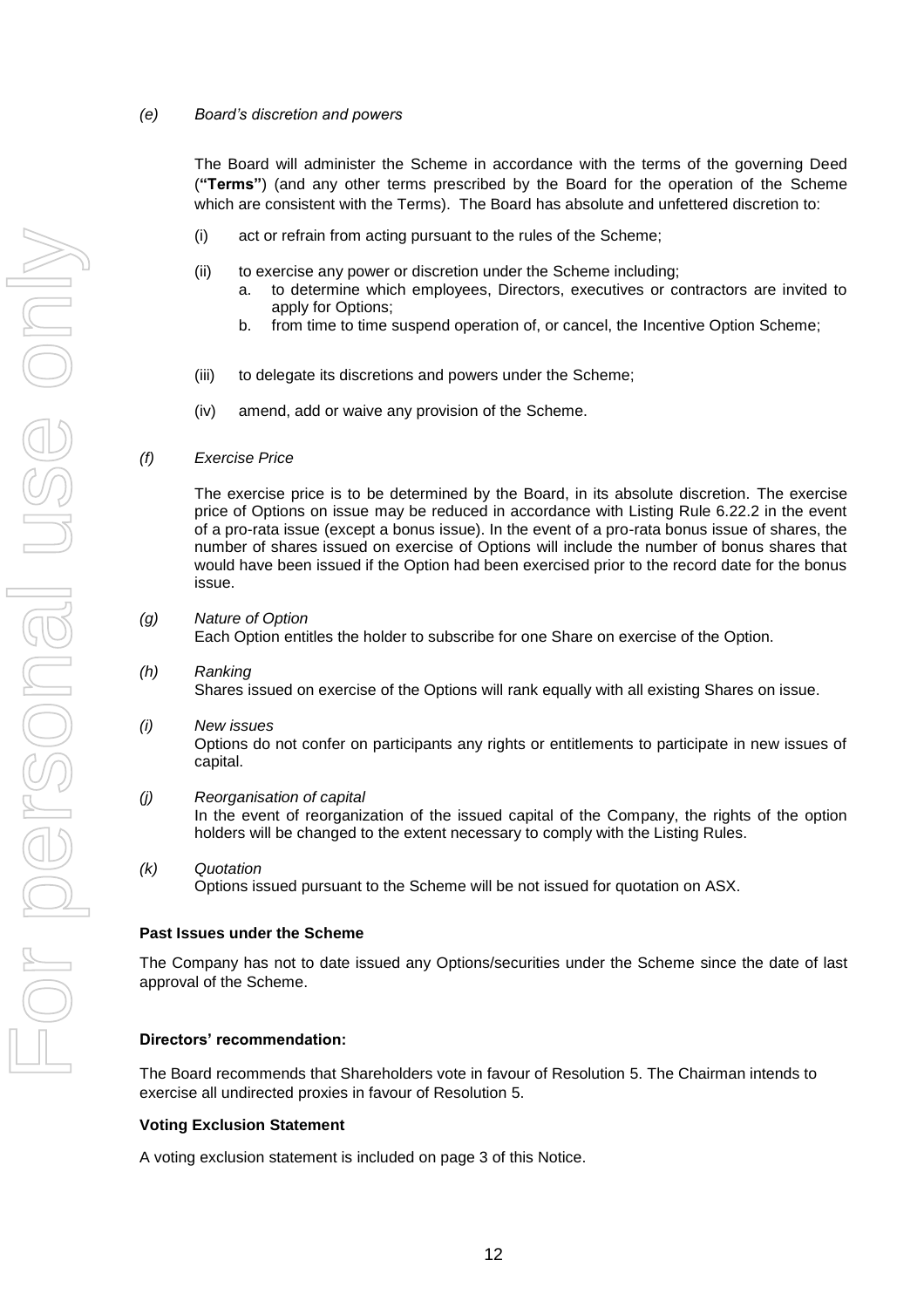# **RESOLUTIONS 6**, **7 AND 8: ISSUE OF SECURITIES TO DIRECTORS IN LIEU OF DIRECTOR FEES**

Resolutions 6, 7 and 8 seek approval for the allotment and issue of a total of 4,178,447 Shares to directors of the Company, Mr Shane Hartwig, Mr Peter Bennetto and Mr Peter Dykes, or their nominees, in lieu of director fees.The Company has agreed, subject to obtaining Shareholder approval, to issue 4,178,447 Shares to the current Directors of the Company. This figure was calculated by dividing the monthly cash value of Director Fees owed to each individual Director, by the closing monthly share prices of ERD from the period 1 January 2013 to 30 June 2014. The Company is seeking Shareholder approval under ASX Listing Rule 10.11 for the issue of the following Shares;

- (a) Mr Shane Hartwig: **1,606,596 ordinary shares** in Exalt Resources Limited for the period 1 January 2013 to 30 June 2014;
- (b) Mr Peter Bennetto: **982,754 ordinary shares** in Exalt Resources Limited for the period 1 December 2013 to 30 June 2014;
- (c) Mr Peter Dykes: **1,589,097 ordinary shares** in Exalt Resources Limited for the period 1 July 2013 to 30 June 2014;

The ASX Listing Rules and the Corporations Act set out a number of regulatory requirements which must be satisfied in connection with the proposed issue of securities to a director or other related party. These are summarised below.

#### **ASX Listing Rule 10.11**

ASX Listing Rule 10.11 requires shareholder approval to be obtained in respect of an issue of equity securities to a Director unless an exception applies.

As detailed above, the Company has agreed to issue, subject to obtaining Shareholder approval, a total of 4,178,447 Shares to the current Directors of the Company, as remuneration for their services provided in their capacity as non-executive directors of the Company.

Accordingly, Resolutions 6, 7 and 8 seek Shareholder approval under ASX Listing Rule 10.11 for the issue of a total of 4,178,447 Shares to the current Directors of the Company. If Shareholders approve Resolutions 6, 7 and 8, the Shares will not count towards the Company's 15% placement capacity under ASX Listing Rule 7.1 or 7.1A.

#### **Information required under ASX Listing Rule 10.13**

In accordance with ASX Listing Rule 10.13, the following information is provided to Shareholders in relation to **Resolution 6**:

(a) the Shares will be issued to Mr Shane Hartwig, or his Nominee, as a non-executive Director of the Company;

- (b) the maximum number of Shares that will be issued to the Director is 1,606,596 ;
- (c) the Company will issue the Shares within 1 month after the date of the Annual General Meeting;
- (d) the Shares are being issued as remuneration for services provided by Mr Shane Hartwig in his capacity as non-executive director of the Company. Accordingly, no funds will be raised from the issue of the Shares;
- (e) each Share is deemed to be issued at \$0.026 and will rank equally with all existing Shares on issue; and
- (f) a voting exclusion statement is included on page 4 of this Notice.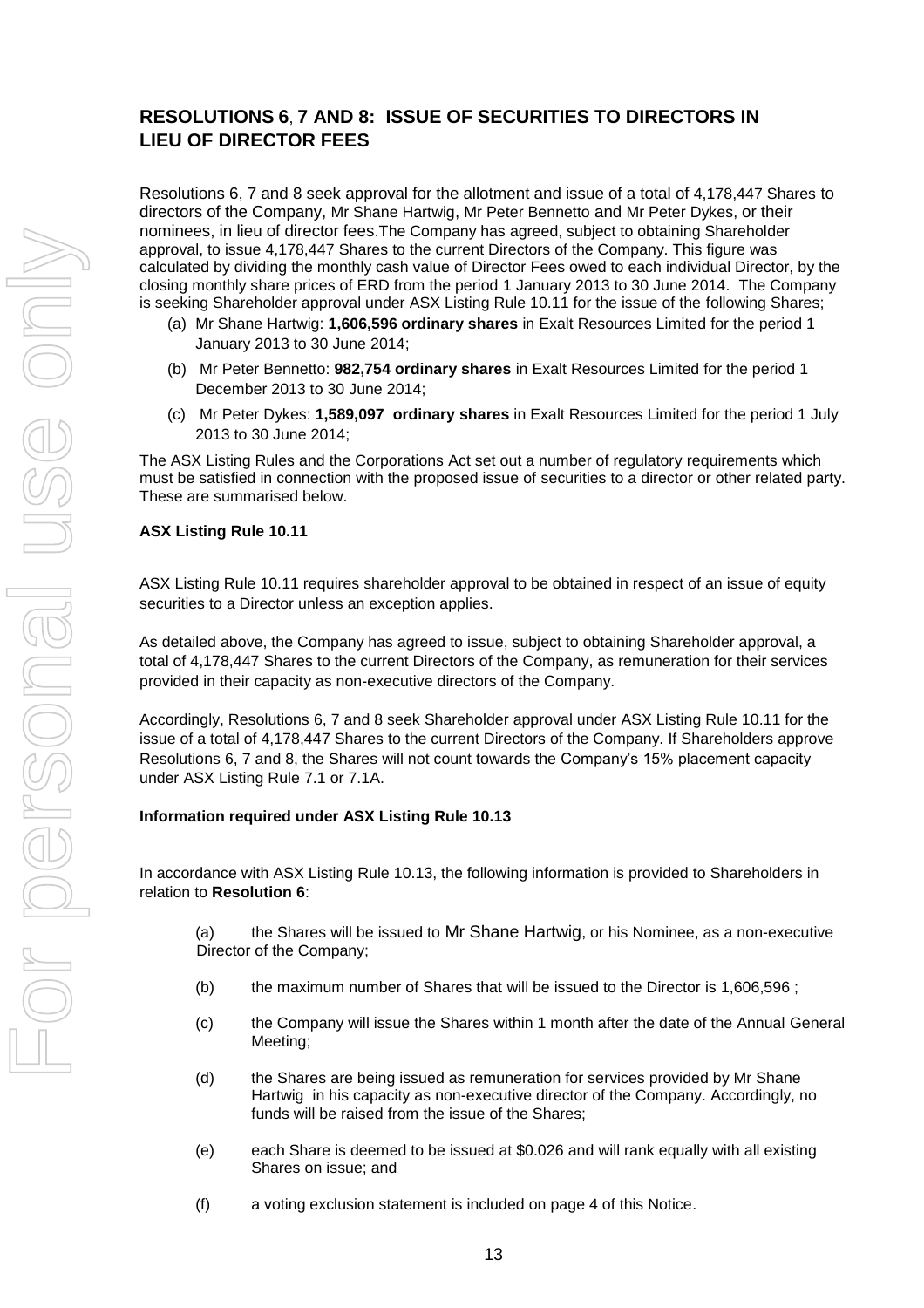In accordance with ASX Listing Rule 10.13, the following information is provided to Shareholders in relation to **Resolution 7**:

- (a) the Shares will be issued to Mr Peter Bennetto, or his Nominee, as a non-executive Director of the Company;
	- (b) the maximum number of Shares that will be issued to the Director is 982,754;
	- (c) the Company will issue the Shares within 1 month after the date of the Annual General Meeting;
	- (d) the Shares are being issued as remuneration for services provided by Mr Peter Bennetto in his capacity as non-executive director of the Company. Accordingly, no funds will be raised from the issue of the Shares;
	- (e) each Share is deemed to be issued at \$0.026 and will rank equally with all existing Shares on issue; and
	- (f) a voting exclusion statement is included on page 4 of this Notice.

In accordance with ASX Listing Rule 10.13, the following information is provided to Shareholders in relation to **Resolution 8**:

- (a) the Shares will be issued to Mr Peter Dykes, or his Nominee, as a non-executive Director of the Company;
	- (b) the maximum number of Shares that will be issued to the Director is 1,589,097;
	- (c) the Company will issue the Shares within 1 month after the date of the Annual General Meeting;
	- (d) the Shares are being issued as remuneration for services provided by Mr Peter Dykes in his capacity as non-executive director of the Company. Accordingly, no funds will be raised from the issue of the Shares;
	- (e) each Share is deemed to be issued at \$0.026 and will rank equally with all existing Shares on issue; and
	- (f) a voting exclusion statement is included on page 4 of this Notice.

#### **Section 208 of the Corporations Act**

Under Chapter 2E of the Corporations Act, a public company cannot give a "financial benefit" to a "related party" unless one of the exceptions set out in sections 210 to 216 of the Corporations Act apply or shareholders have in a general meeting approved the giving of that financial benefit to the related party.

The proposed issue of a total of 4,178,447 Shares to Mr Shane Hartwig, Mr Peter Bennetto and Mr Peter Dykes constitutes a "financial benefit" for the purposes of the Corporations Act. Further, each of Mr Shane Hartwig, Mr Peter Bennetto and Mr Peter Dykes is a "related party" of the Company as defined under the Corporations Act. Accordingly, the proposed issue of securities pursuant to Resolutions 6, 7 and 8 will constitute the provision of a financial benefit to a related party of the Company. The Directors have determined to seek Shareholder approval under section 208 of the Corporations Act to permit the issue of the Shares to Mr Shane Hartwig, Mr Peter Bennetto and Mr Peter Dykes on the terms of Resolutions 6, 7 and 8 .

#### **Sections 217 to 227of the Corporations Act**

Pursuant to Sections 217 to 227, the Company provides the following information to Shareholders in relation to the proposed issue of the Shares under Resolutions 6, 7 and 8: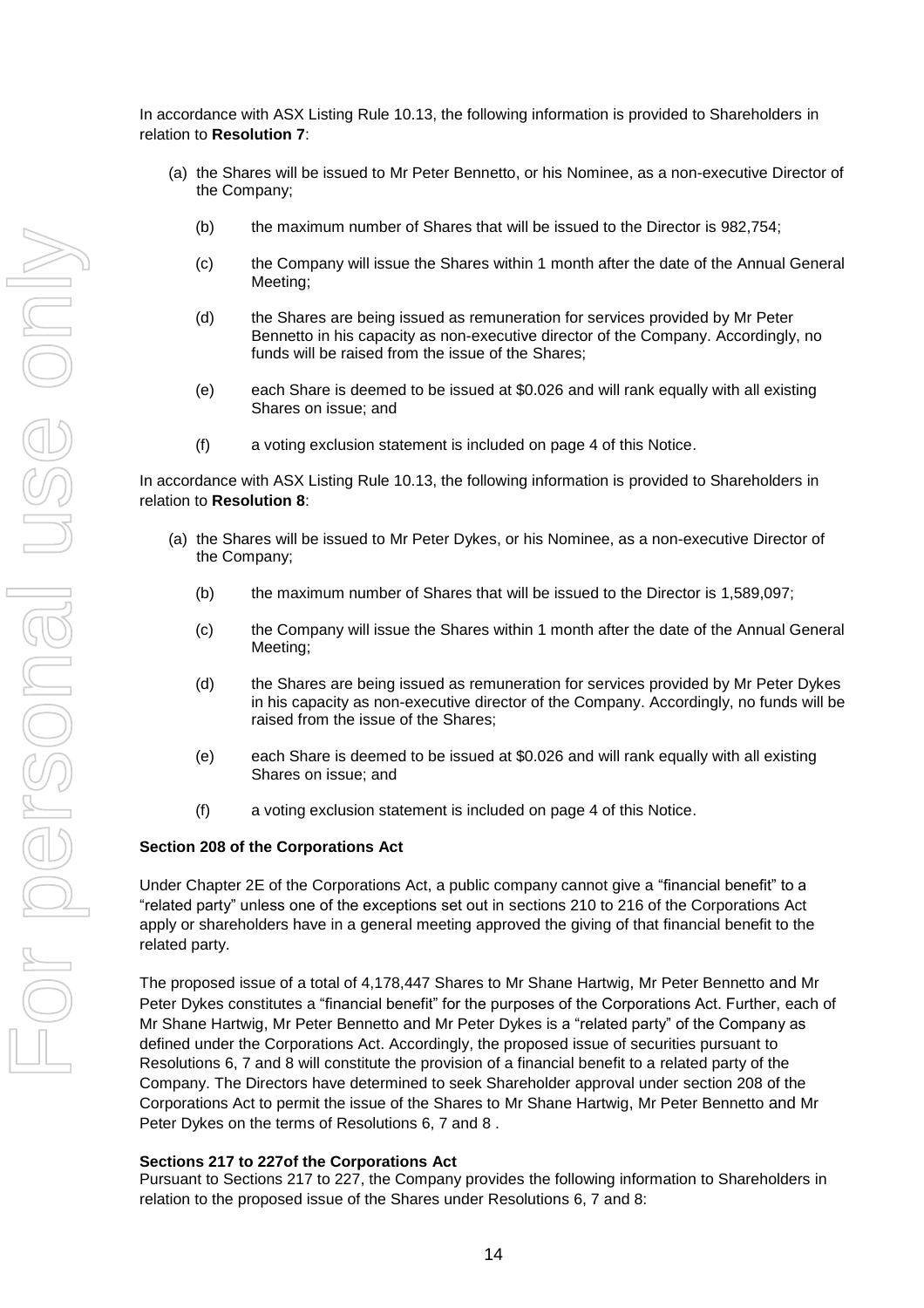- (a) Shares will be issued to the Mr Shane Hartwig, Mr Peter Bennetto and Mr Peter Dykes who are related parties by virtue of being Directors of the Company;
- (b) the maximum amount of Shares (being the nature of the financial benefit) to be issued is 4,178,447 Shares being the cash value of Director fees owed to each individual Director, divided by the closing monthly share prices of ERD from the period 1 January 2013 to 30 June 2014;
- (c) the deemed issue price of the Shares is \$0.026 per Share being the average of the closing monthly share prices of ERD from the period 1 January 2013 to 30 June 2014;
- (d) the Shares are to be issued as remuneration for services provided to the Company by the Directors in their capacity as non-executive directors of the Company. Accordingly no funds will be raised from the issue of the Shares;

| <b>Director</b>   | <b>Directors Fees owing</b>                                                                        | <b>Proposed Issue of Shares</b><br>in lieu of Director Fees |
|-------------------|----------------------------------------------------------------------------------------------------|-------------------------------------------------------------|
| Mr Shane Hartwig  | <b>Accrual of Director Fees</b><br>owing: 18 months fees at<br>approximately \$3,000 per<br>month. | 1,606,596                                                   |
| Mr Peter Bennetto | <b>Accrual of Director Fees</b><br>owing: 7 months fees at<br>approximately \$3,000 per<br>month.  | 982,754                                                     |
| Mr Peter Dykes    | <b>Accrual of Director Fees</b><br>owing: 12 months fees at<br>approximately \$3,000 per<br>month. | 1,589,097                                                   |

| I<br>× |  |
|--------|--|

(f) the highest, lowest and last trading prices of the Shares during the last 12 months are set out below:

|                | <b>Price</b> | <b>Date</b>      |
|----------------|--------------|------------------|
| <b>Highest</b> | \$.035       | 04 June 2014     |
| Lowest         | \$.012       | 20 December 2013 |
| Last           | \$.025       | 21 October 2014  |

- (g) the Shares will be issued as soon as possible and no later than 1 month after the date of the Meeting (or such later date as permitted by an ASX waiver or modification of the ASX Listing Rules);
- (h) as at the date of this Notice of Annual General Meeting the Directors shareholdings in the Company are as follows;

|                     | <b>Current</b><br>Shareholding | % owned<br>before<br><b>Proposed</b><br><b>Issue of Shares</b> | Shareholding<br>post proposed<br><b>Issue of Shares</b> | % owned post<br><b>Proposed Issue of</b><br><b>Shares</b> |
|---------------------|--------------------------------|----------------------------------------------------------------|---------------------------------------------------------|-----------------------------------------------------------|
| Mr Shane<br>Hartwig | 1,525,001                      | 1.99%                                                          | 3,131,597                                               | 4.09%                                                     |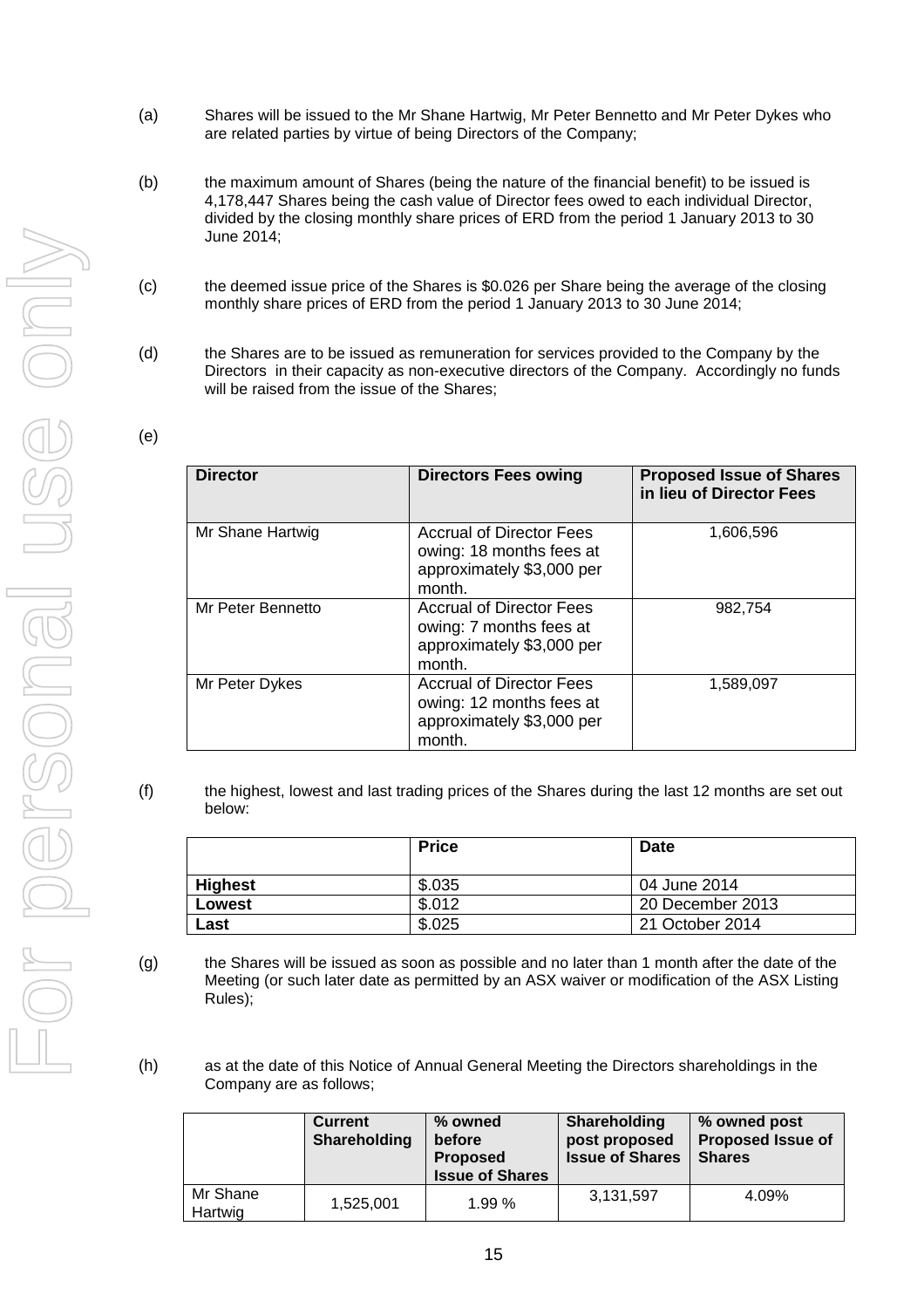| Mr Peter        |                          | Nil | 982,754   | 1.28% |
|-----------------|--------------------------|-----|-----------|-------|
| <b>Bennetto</b> | $\overline{\phantom{a}}$ |     |           |       |
| Mr Peter        |                          |     | 1,589,097 | 2.08% |
| Dvkes           | $\overline{\phantom{a}}$ | Nil |           |       |

#### **Valuation of the Shares**

The Company has not obtained a valuation of the Shares the subject of Resolutions 6, 7 and 8. The Shares will be deemed to be issued to Mr Shane Hartwig, Mr Peter Bennetto and Mr Peter Dykes at an issue price of at \$0.026 per Share.

The maximum amount of Shares to be issued under Resolutions 6, 7 and 8 is 4,178,447 Shares being the cash value of Director fees owed to each individual Director, divided by the closing monthly share prices of ERD from the period 1 January 2013 to 30 June 2014;

The Shares are continuously quoted securities on ASX.

#### **Recommendation**

In relation to Resolution 6, all Directors recommend that Shareholders vote in favour of the Resolution 6 except for Mr Shane Hartwig who has an interest in the outcome of Resolution 6.

In relation to Resolution 7, all Directors recommend that Shareholders vote in favour of the Resolution 7 except for Mr Peter Bennetto who has an interest in the outcome of Resolution 7.

In relation to Resolution 8, all Directors recommend that Shareholders vote in favour of the Resolution 8 except for Mr Peter Dykes who has an interest in the outcome of Resolution 8.

The reasons for the recommendations are as follows:

- the Directors are owed a total of \$108,640 fees for their services as directors over a period of 18 months, which the Directors consider to be reasonable remuneration having regard to the circumstances of the Company and the circumstances of each Director;
- by accepting Shares in lieu of fees, the Directors are conserving cashflow of the Company at a time when the Company is not cashflow positive;
- the Share price has been determined by reference to the market price of the Shares, using the closing price for each month in which services were rendered;
- there are no tax consequences for the Company;
- the Directors must seek their own tax advice, but to the extent that receipt of the Shares is assessed as income in the hands of the Directors, each Director must pay tax in cash equivalent to the tax payable on the receipt of Shares as income.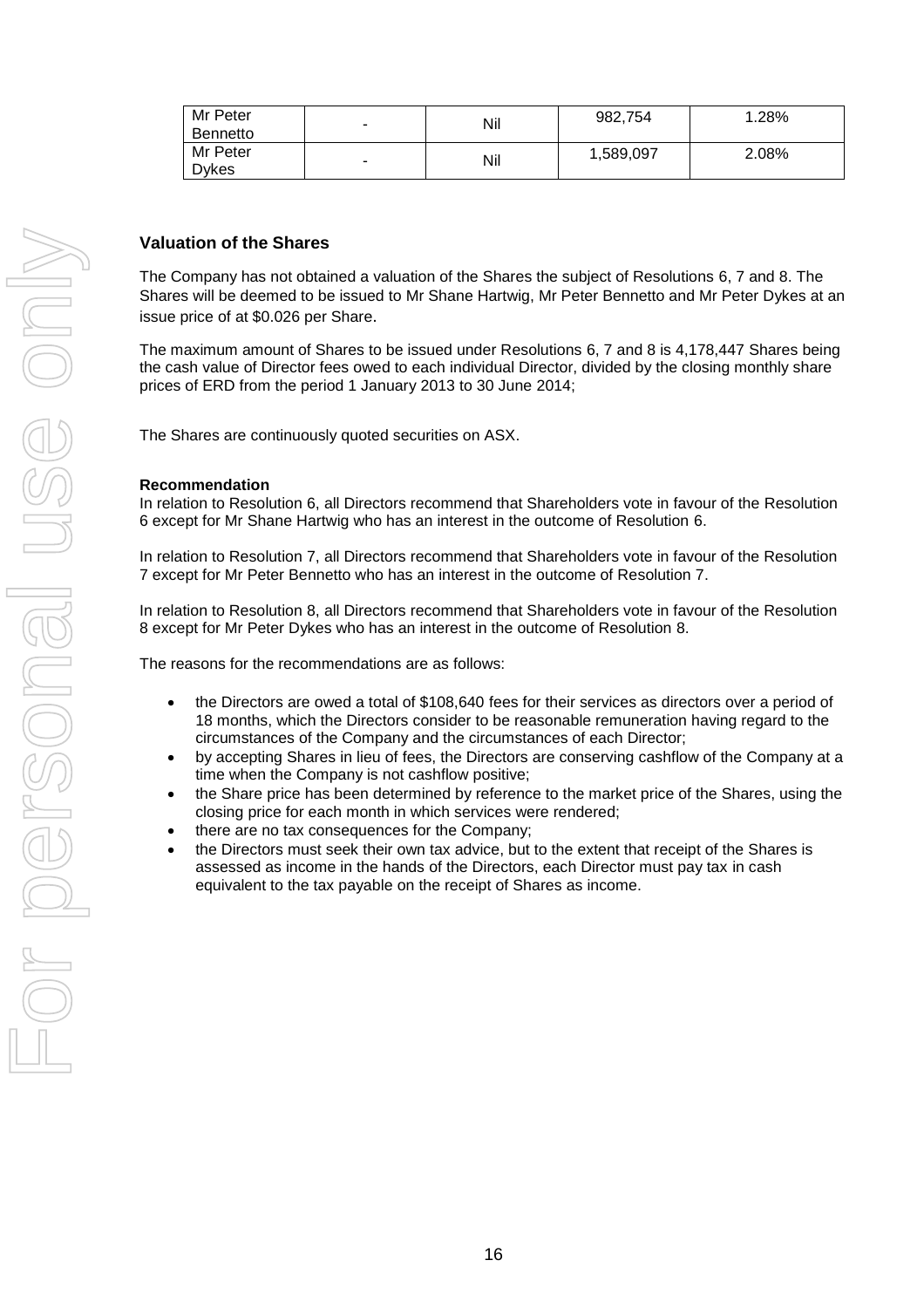# **RESOLUTION 9: APPROVAL OF 10% PLACEMENT FACILITY**

#### **General**

Listing Rule 7.1A enables eligible entities to issue Equity Securities up to 10% of its issued share capital through placements over a 12 month period after the annual general meeting ('**10% Placement Facility**'). The 10% Placement Facility is in addition to the Company's 15% placement capacity under Listing Rule 7.1.

An eligible entity for the purposes of Listing Rule 7.1A is an entity that is not included in the S&P/ASX 300 Index and has a market capitalisation of \$300 million or less. The Company is an eligible entity for the purposes of Listing Rule 7.1A.

The effect of Resolution 9 will be to allow the Directors to issue the Equity Securities under Listing Rule 7.1A during the period up to 12 months after the Annual General Meeting without subsequent Shareholder approval and in addition to the Company's 15% placement capacity under Listing Rule 7.1.

Resolution 9 is a special resolution and therefore requires approval of 75% of the votes cast by Shareholders present and eligible to vote (in person, by proxy, by attorney or, in the case of a corporate shareholder, by a corporate representative) at the Annual General Meeting.

#### **Description of Listing Rule 7.1A**

#### (a) Shareholder approval

The ability to issue Equity Securities under the 10% Placement Facility is subject to Shareholder approval by way of a special resolution at an annual general meeting.

#### Equity Securities

Any Equity Securities issued under the 10% Placement Facility must be in the same class as an existing quoted class of Equity Securities of the Company. The Company, as at the date of the Notice, has on issue two classes of Equity Securities, being its Shares (ASX Code: ERD), and Listed Options (ASX Code ERDO).

#### Formula for calculating 10% Placement Facility

Listing Rule 7.1A.2 provides that eligible entities which have obtained shareholder approval at an annual general meeting may issue or agree to issue, during the 12 month period after the date of the annual general meeting, a number of Equity Securities calculated in accordance with the following formula:

#### **(A x D) – E**

**A** is the number of shares on issue 12 months before the date of issue or agreement to issue:

- (A) plus the number of fully paid shares issued in the 12 months under an exception in Listing Rule 7.2;
- (B) plus the number of partly paid shares that became fully paid in the 12 months;
- (C) plus the number of fully paid shares issued in the 12 months with approval of holders of shares under Listing Rule 7.1 and 7.4. This does not include an issue of fully paid shares under the entity's 15% placement capacity without Shareholder approval;
- (D) less the number of fully paid shares cancelled in the 12 months.

17

*Note that A has the same meaning in Listing Rule 7.1 when calculating an entity's 15% placement capacity.*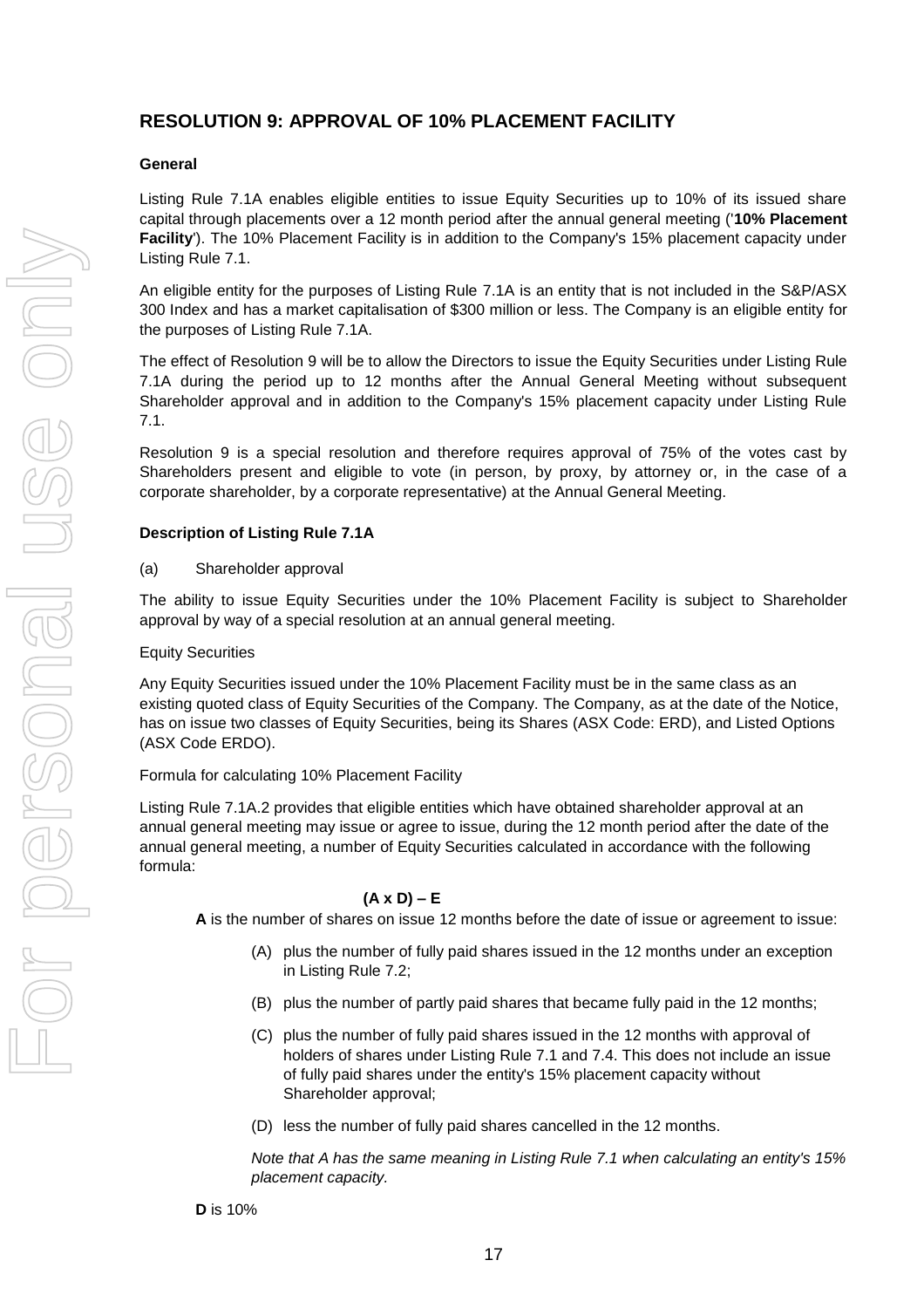**E** is the number of Equity Securities issued or agreed to be issued under Listing Rule 7.1A.2 in the 12 months before the date of the issue or agreement to issue that are not issued with the approval of Shareholders under Listing Rule 7.1 or 7.4.

(b) Listing Rule 7.1 and Listing Rule 7.1A

The ability of an entity to issue Equity Securities under Listing Rule 7.1A is in addition to the entity's 15% placement capacity under Listing Rule 7.1.

At the date of this Notice, the Company has on issue 81,071,959 Shares and therefore has a capacity to issue:

- (i) up to 12,160,793 Equity Securities under Listing Rule 7.1; and
- (ii) subject to shareholder approval being sought under Resolution 9, 8,107,196 EquitySecurities under Listing Rule 7.1A.

The actual number of Equity Securities that the Company will have capacity to issue under Listing Rule 7.1A will be calculated at the date of issue of the Equity Securities in accordance with the formula prescribed in Listing Rule 7.1A.2 (refer to (a) above).

(c) Minimum Issue Price

The issue price of Equity Securities issued under Listing Rule 7.1A must be not less than 75% of the volume weighted average price of Equity Securities in the same class calculated over the 15 ASX trading days on which trades were recorded immediately before:

- (i) the date on which the price at which the Equity Securities are to be issued is agreed;
- or
- (ii) if the Equity Securities are not issued within 5 trading days of the date in paragraph (i) above, the date on which the Equity Securities are issued.
- (d) 10% Placement Period

Shareholder approval of the 10% Placement Facility under Listing Rule 7.1A is valid from the date of the annual general meeting at which the approval is obtained and expires on the earlier to occur of:

- (i) the date that is 12 months after the date of the annual general meeting at which the approval is obtained; or
- (ii) the date of the approval by Shareholders of a transaction under Listing Rules 11.1.2 (a significant change to the nature or scale of activities) or 11.2 (disposal of main undertaking) ('10% Placement Period').

#### **Information required by ASX Listing Rule 7.3A**

ASX Listing Rule 7.3A sets out a number of matters which must be included in a notice of meeting seeking an approval under ASX Listing Rule 7.1A. The following information is provided for the purposes of Listing Rule 7.3A:

- (a) The Equity Securities will be issued at an issue price of not less than 75% of the volume weighted average price for the Company's Equity Securities over the 15 ASX trading days on which trades were recorded immediately before:
	- (i) the date on which the price at which the Equity Securities are to be issued is agreed; or
	- (ii) if the Equity Securities are not issued within 5 ASX trading days of the date in paragraph (i) above, the date on which the Equity Securities are issued.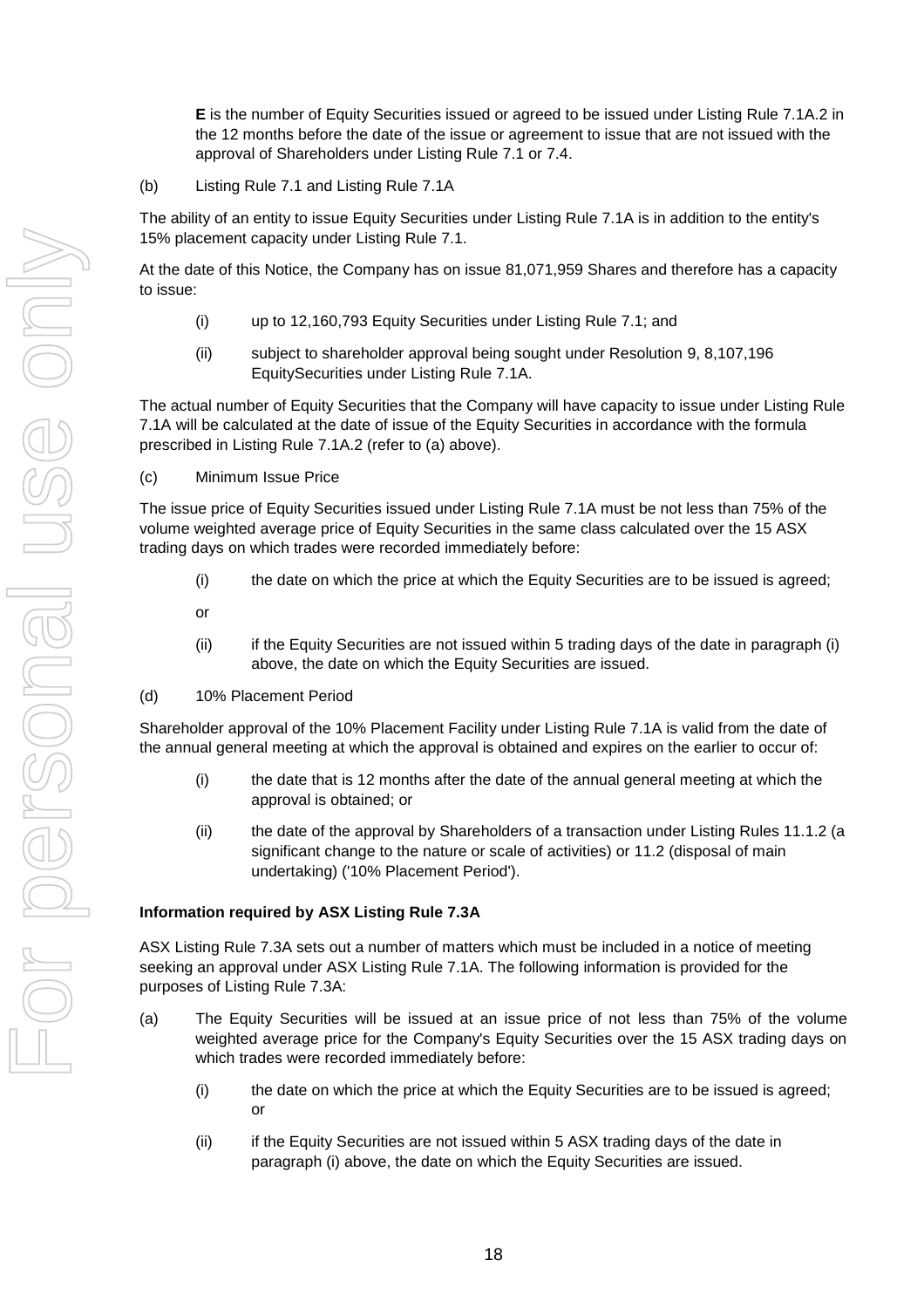- (b) If Resolution 9 is passed by Shareholders and the Company issues Equity Securities under the 10% Placement Facility, existing Shareholders' voting power in the Company will be diluted as shown in the table below. There is a risk that:
	- (i) the market price for the Equity Securities may be significantly lower on the date of the issue of the Equity Securities than on the date of the Annual General Meeting; and
	- (ii) the Equity Securities may be issued at a price that is at a discount to the market price for the Equity Securities on the issue date.

The table below shows the dilution of existing shareholders on the basis of the current market price of Shares and the current number of ordinary securities for variable "A" calculated in accordance with the formula in Listing Rule 7.1A (2) as at the date of this Notice.

The table also shows:

- (i) two examples where variable "A" has increased, by 50% and 100%. Variable "A" is based on the number of ordinary securities the Company has on issue. The number of ordinary securities on issue may increase as a result of issues of ordinary securities that do not require Shareholder approval (for example, a pro rata entitlements issue or scrip issued under a takeover offer) or future specific placements under Listing Rule 7.1 that are approved at a future shareholders' meeting; and
- (ii) two examples of where the issue price of ordinary securities has decreased by 50% and increased by 100% as against the current market price.

Table 7.3(b)(i)

| <b>DILUTION</b>                                  |                                              |                                                                     |                                                                        |                                                                    |
|--------------------------------------------------|----------------------------------------------|---------------------------------------------------------------------|------------------------------------------------------------------------|--------------------------------------------------------------------|
| Variable "A"<br>in Listing<br><b>Rule 7.1A.2</b> | <b>Issue Price</b><br>(per Share)            | 50% decrease in<br><b>Current Issue</b><br><b>Price</b><br>\$0.0125 | <b>Current Issue</b><br><b>Price</b><br>\$.025<br>(14 October<br>2014) | 100% increase in<br><b>Current Issue</b><br><b>Price</b><br>\$0.05 |
| <b>Current Variable</b><br>A<br><b>Shares</b>    | 10% voting<br>dilution (Number<br>of Shares) | 8,107,196                                                           | 8,107,196                                                              | 8,107,196                                                          |
| 81,071,959<br><b>Shares</b>                      | Funds Raised (\$)                            | \$101,340                                                           | \$202,680                                                              | \$405,360                                                          |
| 50% increase in<br><b>Current Variable</b><br>A  | 10% voting<br>dilution (Number<br>of Shares) | 12,160,794                                                          | 12,160,794                                                             | 12,160,794                                                         |
| 121,607,938<br><b>Shares</b>                     | Funds Raised (\$)                            | \$152,010                                                           | \$304,020                                                              | \$608,040                                                          |
| 100% increase<br><b>Current Variable</b><br>A    | 10% voting<br>dilution (Number<br>of Shares) | 16,214,392                                                          | 16,214,392                                                             | 16,214,392                                                         |
| 162,143,918<br><b>Shares</b>                     | Funds Raised (\$)                            | \$202,680                                                           | \$405,360                                                              | \$810,720                                                          |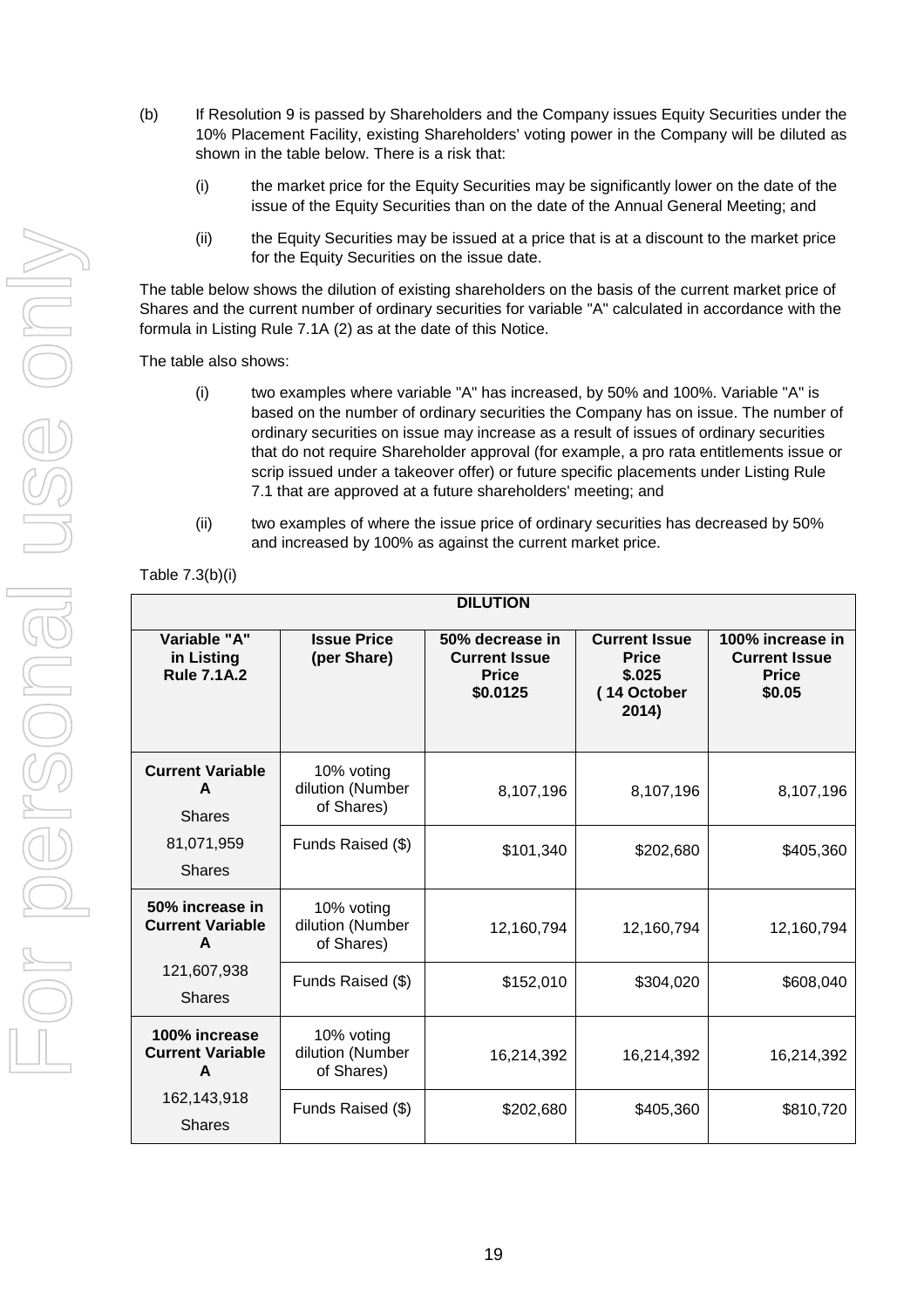The table has been prepared on the following assumptions:

- (a) The current issue price is \$0.025, being the closing price of the Company's Shares on ASX on 14 October 2014.
- (b) The Company issues the maximum number of Equity Securities available under the 10% Placement Facility.
- (c) No Options are exercised into Shares before the date of the issue of the Equity Securities.
- (d) The 10% dilution reflects the aggregate percentage voting dilution against the issued share capital at the time of issue. This is why the dilution is shown in each example as 10%.
- (e) The table does not show an example of dilution that may be caused to a particular Shareholder by reason of placements under the 10% Placement Facility, based on that Shareholder's holding at the date of the Annual General Meeting.
- (f) The table shows only the effect of issues of Equity Securities under Listing Rule 7.1A, not under the 15% placement capacity under Listing Rule 7.1.
- (g) The issue of Equity Securities under the 10% Placement Facility consists only of Shares. If the issue of Equity Securities includes listed Options, it is assumed that those listed Option are exercised into Shares for the purpose of calculating the voting dilution effect on existing Shareholders.
- (c) The Company may seek to issue Equity Securities under the 10% Placement Facility for the following purposes:

(i) as non-cash consideration for the acquisition of new resources, assets and investments (including expenses associated with such acquisitions). In such circumstances the Company will provide a valuation of the non-cash consideration as required by Listing Rule 7.1A.3; or

(ii) for cash consideration in which case the Company intends to use the funds raised for exploration activities at its existing projects and/or for acquisition of new assets or investments (including expense associated with such acquisitions) and general working capital.

The Company will comply with its disclosure obligations under Listing Rules 7.1A (4) and 3.10.5A upon issue of any Equity Securities.

- (d) The Company's allocation policy is dependent on the prevailing market conditions at the time of any proposed issue pursuant to the 10% Placement Facility. The identity of the allottees of the Equity Securities will be determined on a case-by-case basis having regard to the factors including but not limited to the following:
	- (i) the purpose of the issue;
	- (ii) alternative methods of raising funds that are available to the Company, including but not limited to, rights issue or other issues in which existing security holders can participate;
	- (iii) the effect of the issue of the Equity Securities on the control of the Company;
	- (iv) the circumstances of the Company, including, but not limited to, the financial situation and solvency of the Company; and
	- (v) advice from corporate, financial and broking advisers (if applicable).

The allottees under the 10% Placement Facility have not been determined as at the date of this Notice but may include existing substantial Shareholders and/or new investors who are not related parties or associates of a related party of the Company. Further, if the Company is successful in acquiring new resources, assets or investments, it is likely that the allottees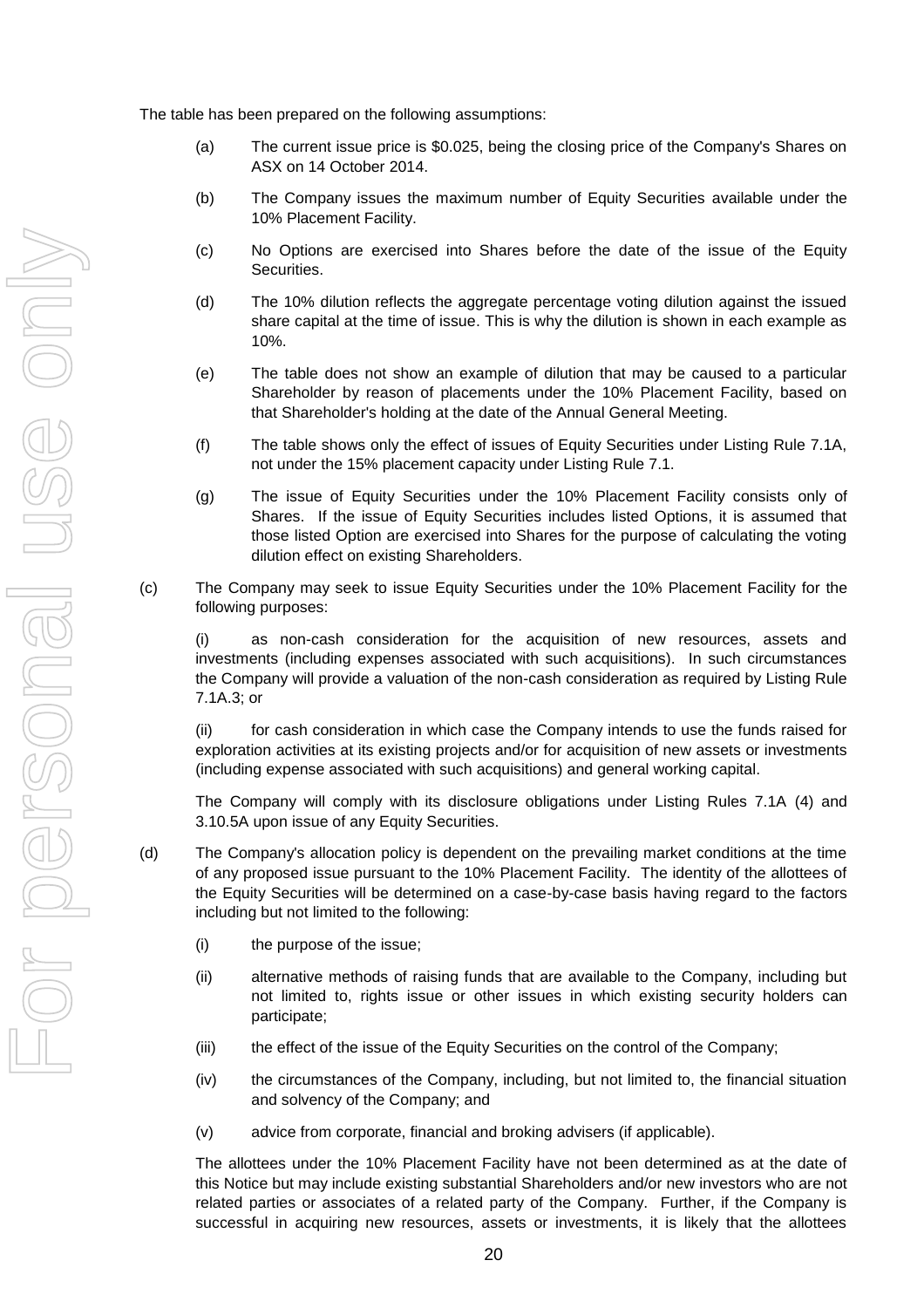under the 10% Placement Facility will be the vendors of the new resources, assets or investments.

(e) As the Company has previously obtained approval for a 10% Placement Facility under Listing Rule 7.1A the Company provides the following additional information.

| Equity securities issued in prior 12 month period                                                                                    | 7.866.664 |
|--------------------------------------------------------------------------------------------------------------------------------------|-----------|
| Percentage previous issues represent of total   4 %<br>number of equity securities on issue<br>at<br>commencement of 12 month period |           |

Details of all issues of equity securities by the Company during the 12 month period preceding the Annual General Meeting are set out below

| Date of issue:                                                                              | $10^{th}$ June 2014                                                                                                        |
|---------------------------------------------------------------------------------------------|----------------------------------------------------------------------------------------------------------------------------|
| Number issued:                                                                              | 3,366,664                                                                                                                  |
| Class/Type of equity security                                                               | Fully paid ordinary Shares                                                                                                 |
| <b>Summary of terms:</b>                                                                    |                                                                                                                            |
| Names of persons who received securities or<br>basis on which those persons was determined: | Issue of Fully paid ordinary Share to existing<br>shareholders under the Company's Share<br>Purchase Plan dated 24.4.2014. |
| Price:                                                                                      | \$.03 per share                                                                                                            |
| Discount to market price (if any):                                                          | \$.001                                                                                                                     |
| Consideration provided (cash or non-cash):                                                  | \$101,000 cash                                                                                                             |
| Current value of non-cash consideration (if<br>relevant):                                   | n/a                                                                                                                        |

| Date of issue:                                                                              | 21 August 2014                                                                                                                                                       |
|---------------------------------------------------------------------------------------------|----------------------------------------------------------------------------------------------------------------------------------------------------------------------|
| Number issued:                                                                              | 4,500,000                                                                                                                                                            |
| Class/Type of equity security                                                               | <b>Fully paid ordinary Shares</b>                                                                                                                                    |
| <b>Summary of terms:</b>                                                                    |                                                                                                                                                                      |
| Names of persons who received securities or<br>basis on which those persons was determined: | Issue of Fully paid ordinary Shares to existing<br>shareholders as a result of<br>placing a<br>component of the shortfall from the Company's<br>Share Purchase Plan. |
| Price:                                                                                      | \$.03 per share                                                                                                                                                      |
| Discount to market price (if any):                                                          | \$.001                                                                                                                                                               |
| Consideration provided (cash or non-cash):                                                  | \$135,000 cash                                                                                                                                                       |
| Current value of non-cash consideration (if<br>relevant):                                   | n/a                                                                                                                                                                  |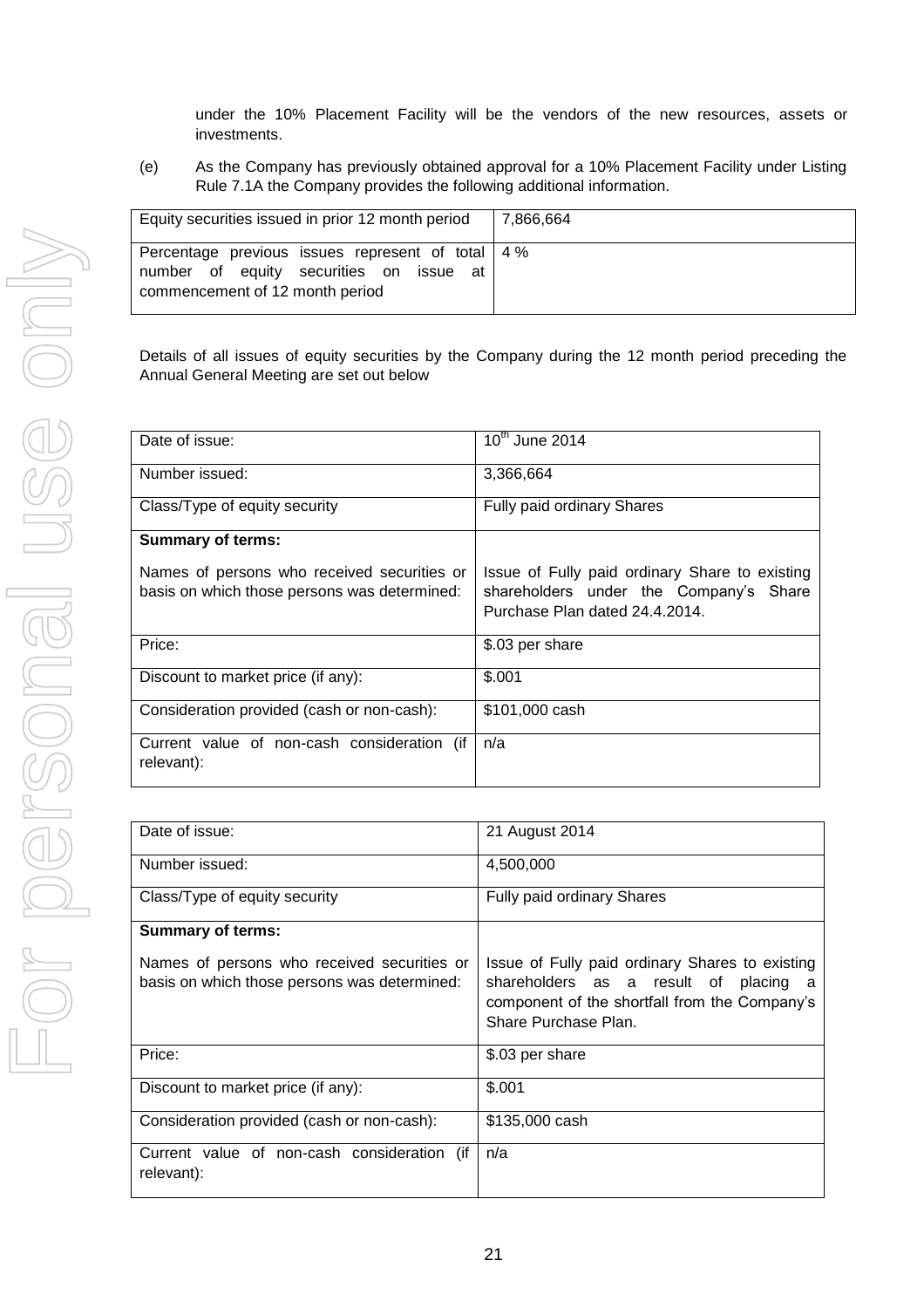#### **Directors' recommendation:**

The Board recommends that Shareholders vote in favour of Resolution 9. The Chairman intends to exercise all undirected proxies in favour of Resolution 9

#### **Voting Exclusion Statement**

A voting exclusion statement is included on page 3 of this Notice.